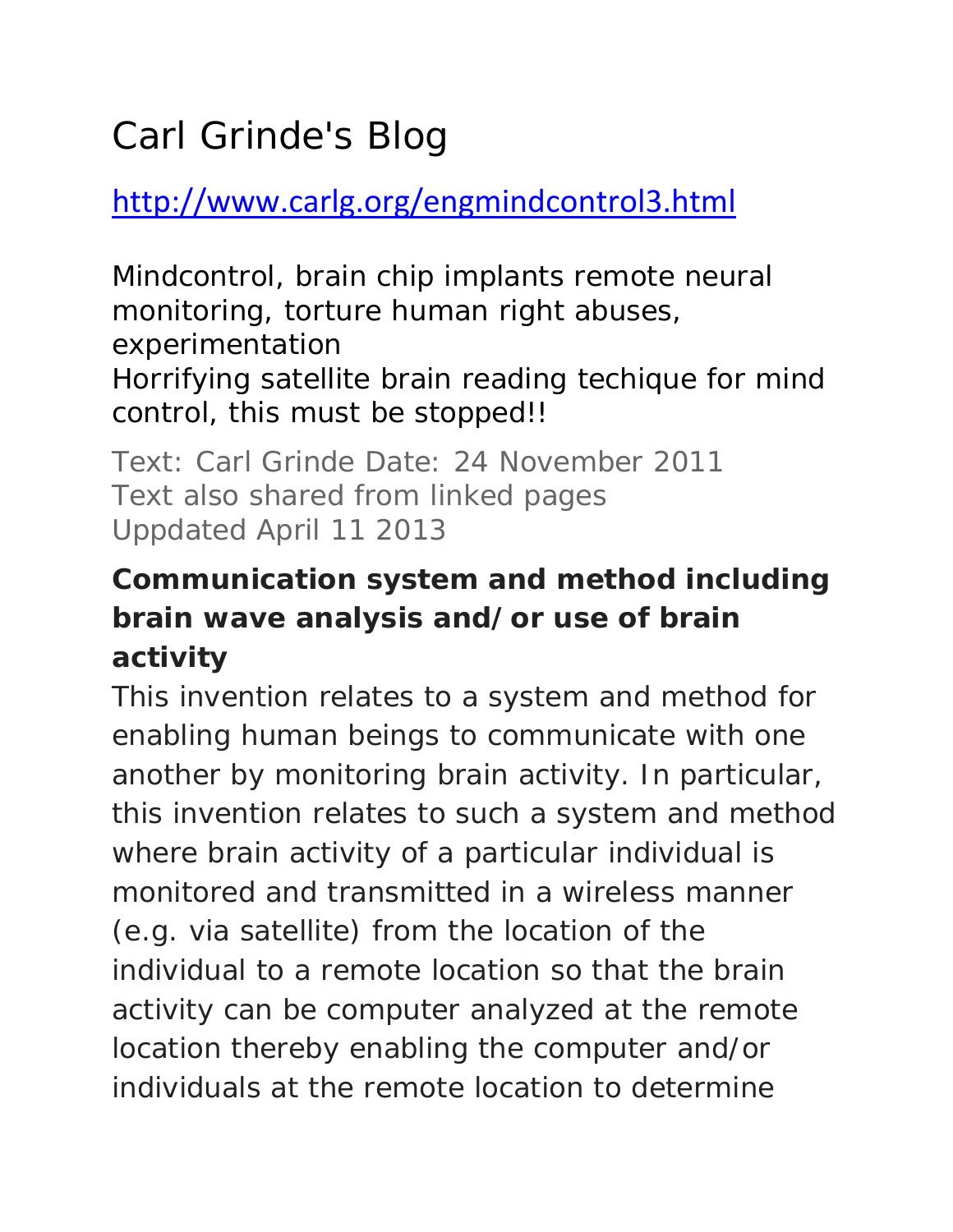what the monitored individual was thinking or wishing to communicate.

http://www.patentstorm.us/patents/6011991/desc ription.html

They own the patent Patentechnologies, LLC or is it **Technology patents LLC?** 

### **Apparatus and method for remotely monitoring and altering brain waves**

Apparatus for and method of sensing brain waves at a position remote from a subject whereby electromagnetic signals of different frequencies are simultaneously transmitted to the brain of the subject in which the signals interfere with one another to yield a waveform which is modulated by the subject's brain waves. The interference waveform which is representative of the brain wave activity is re-transmitted by the brain to a receiver where it is demodulated and amplified. The demodulated waveform is then displayed for visual viewing and routed to a computer for further processing and analysis. The demodulated waveform also can be used to produce a compensating signal which is transmitted back to the brain to effect a desired change in electrical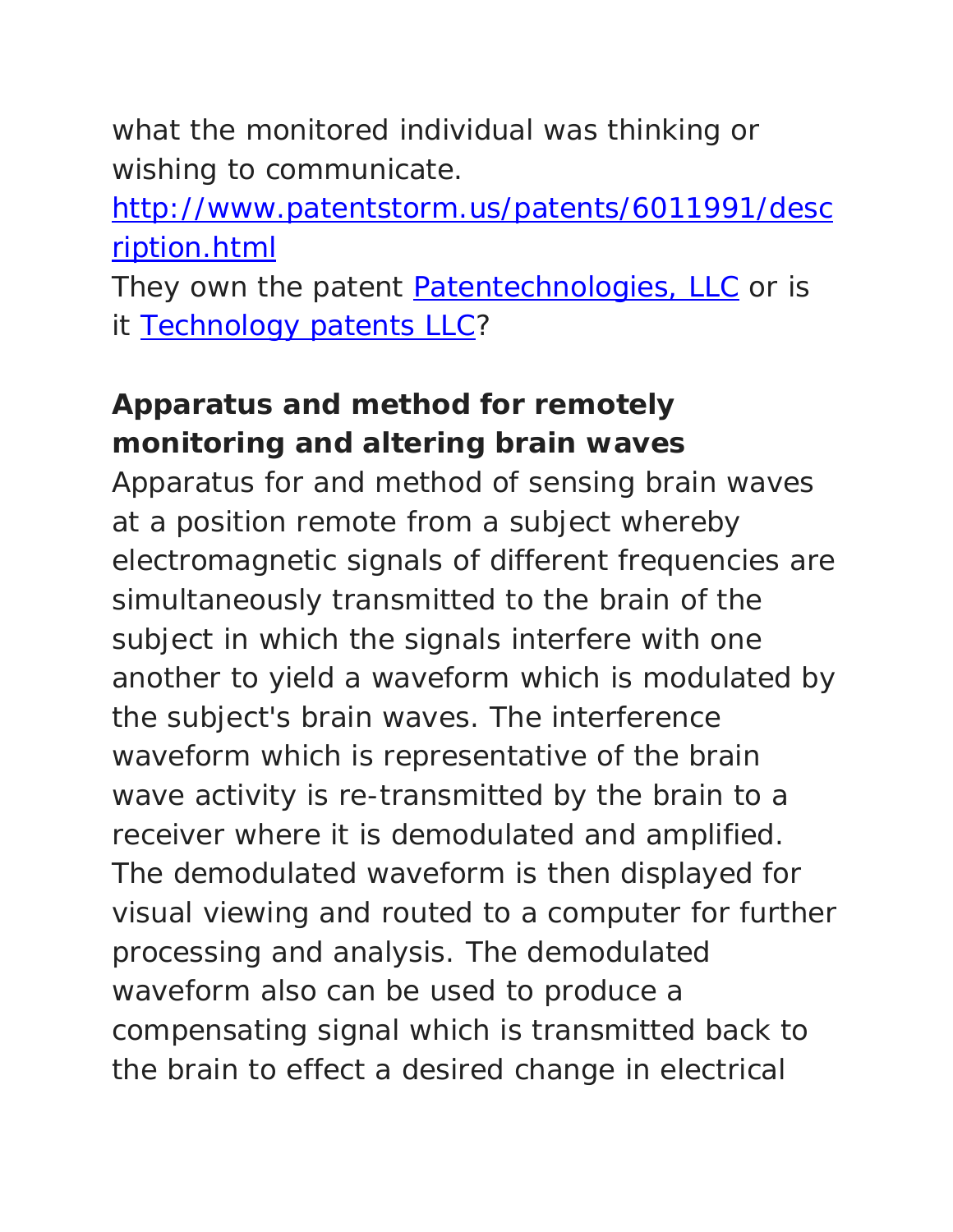activity therein. Assigne Dorne & Margolin Inc. http://www.patentstorm.us/patents/3951134.html

#### • **THE SHOCKING MENACE OF SATELLITE SURVEILLANCE by John Fleming**

http://www.sianews.com/modules.php?name=N ews&file=article&sid=1068

#### **EXTREME HUMAN RIGHTS ABUSES THROUGH EXPERIMENTATION**

http://www.examiner.com/human-rights-innational/extreme-human -rights-abuses-through-experimentationpresented -to-obama-1-vid?do\_not\_mobile\_redirect=1

#### **URGENT: We the People Petition**

http://remoteneuroimaging.blogspot.com

#### **Mindcontrol exposed -two very good homepages**

www.mind-computer.com www.nanobrainimplant.com

#### **REMOTE NEURAL MONITORING : A TECHNOLOGY USED FOR CONTROLLING HUMAN BRAIN**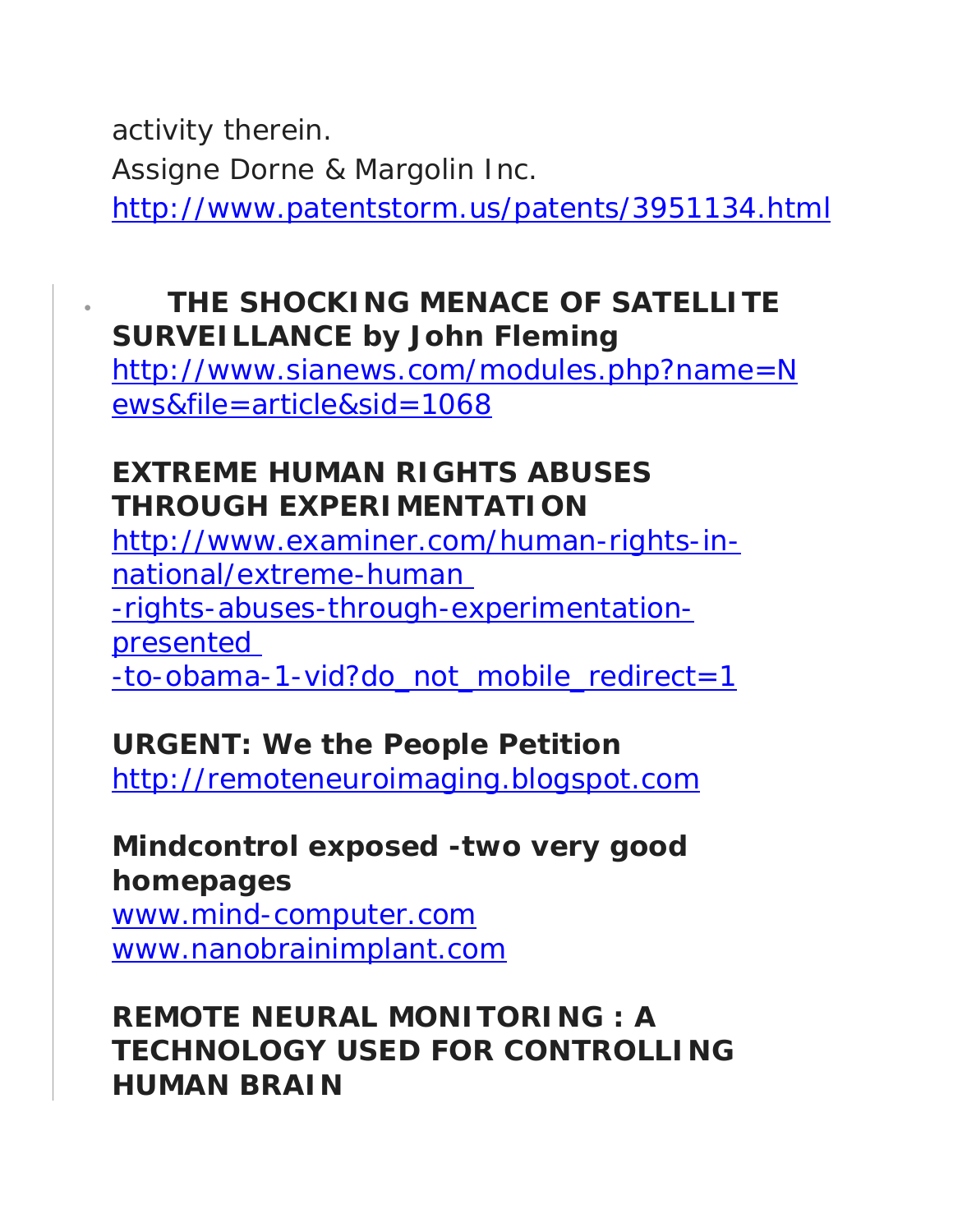http://hassam.hubpages.com/hub/Remote-Neural-Monitoring--A-Technology-Used-For-Controlling-Human-Brain

#### **BRAIN AND SATELLITE SURVEILLANCE AND TORTURE – REMOTE NEURAL MONITORING & ELECTRONIC BRAIN LINK (RNM & EBL)**

http://myweb.cableone.net/mtilton/akwei.html http://www.greatdreams.com/RNM.htm http://www.freedomfchs.com/remoteneuralmonit oring.pdf

#### **Patent list mindcontrol**

http://www.freedomfchs.com/patentlist2.pdf

#### **SYSTEMS OF SURVEILLANCE & REPRESSION by Judy Malloy**

http://www.well.com/user/jmalloy/gunterandgw en/resources.html

#### **THE AMERICAN CIVIL LIBERTIES UNION - THE SURVEILLANCE-INDUSTRIAL COMPLEX:**

http://www.aclu.org/FilesPDFs/surveillance\_repo rt.pdf

### **THE SPY SATELLITE DEBATE**

http://www.msnbc.msn.com/id/6782264/ns/tech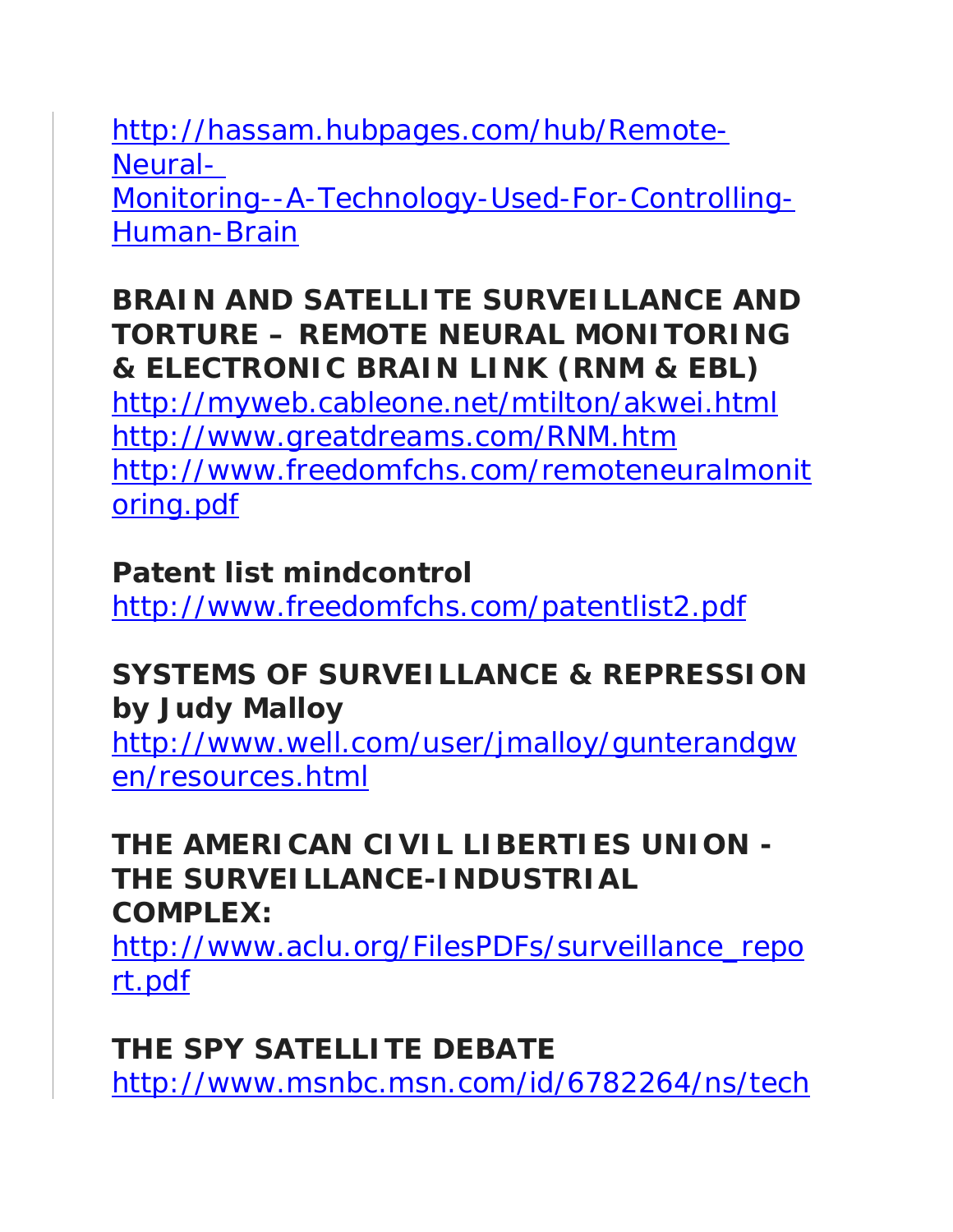nology\_and\_science-space/

#### **US CONGRESS, EUROPEAN PARLIAMENT & UK PARLIAMENT - BRIEFINGS ON SECRET GEOPHYSICAL WEAPONS & 'MIND CONTROL'**

http://www.policestateplanning.com/briefings.ht m

#### **1200 + VICTIMS' CASE SUMMARIES – ASSAULT, TORTURE AND MUTILATION by ELECTRONIC WEAPONS**

http://www.4shared.com/dir/21674443/7553886 0/sharing.html

http://www.freedrive.com/folder/177784

http://rudy2.wordpress.com/ COMPILACION DE TESTIMONIOS EN ESPAÑOL, in Spanish

#### **600 + VICTIMS' ACCOUNTS FROM THE WHOLE WORLD -**

http://www.mindcontrolforums.com/victmhm.htm

http://www.lambros.name/profreedom/survivors \_links.html

**BAN ELECTRONIC WARFARE ON CIVILIANS PETITION - 800+ SIGNATURES AND MESSAGES OF VICTIMS & SUPPORTERS** http://www.ipetitions.com/petition/synergy/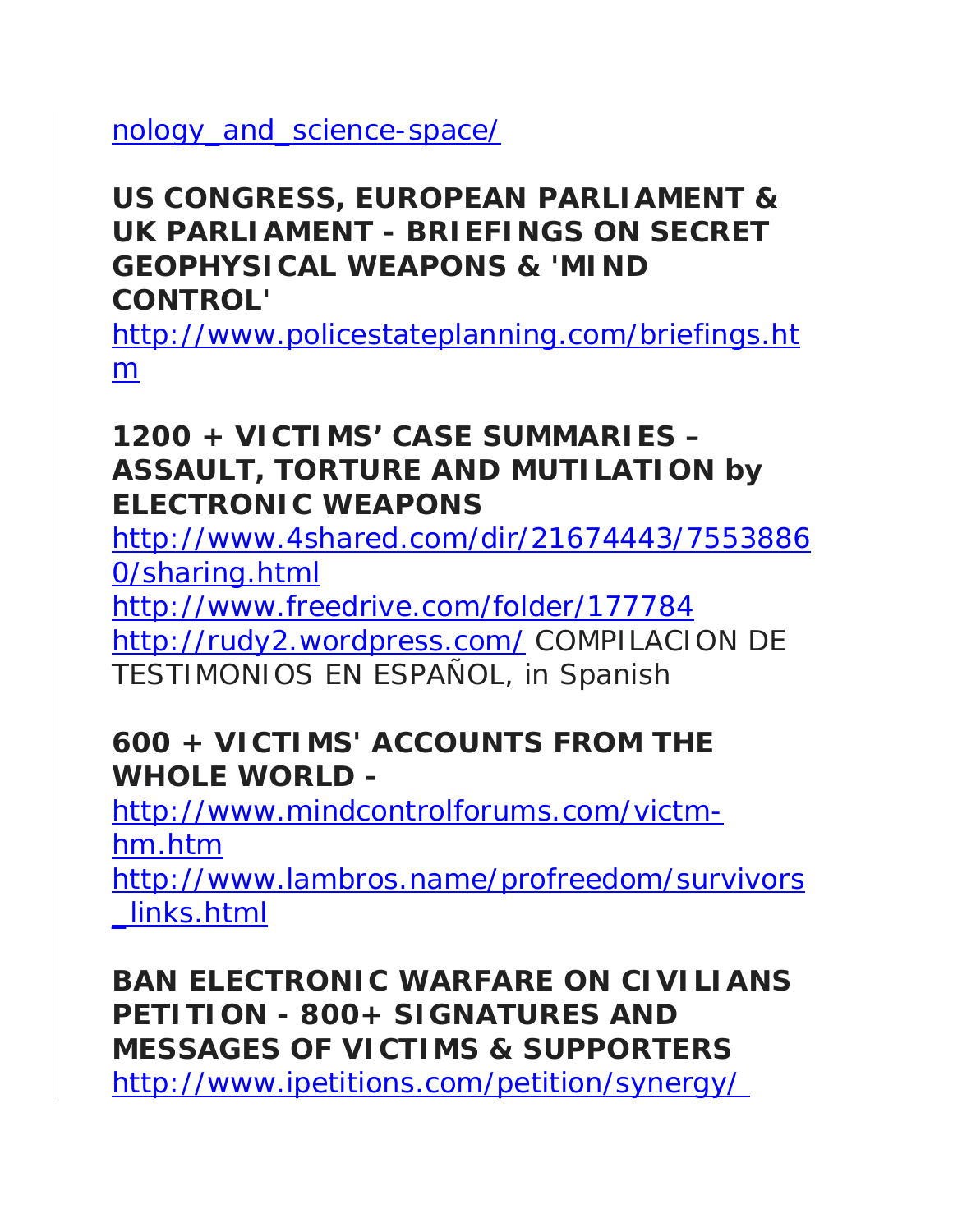#### **USA REPRESENTATIVE JIM GUEST'S (MO) LETTER**

http://www.freedomfchs.com/repjimguestltr.pdf http://www.msnusers.com/JAMESWALBERTFILE/ shoebox.msnw?action=ShowPhoto&PhotoID=11

#### **"October 10, 2007 Dear Member of the Legislature and Friends:**

This letter is to ask for your help for the many constituents in our country who are being affected unjustly by electronic weapons torture and covert harassment groups. Serious privacy rights violations and physical injuries have been caused by the activities of these groups and their use of so-called non-lethal weapons on men, women, and even children.

I am asking you to play a role in helping these victims and also stopping the massive movement in the use of Verichip and RFID technologies in tracking Americans. . . . . . "

Sincerely, Representative Jim Guest EMAIL:

Jim.Guest@house.mo.gov ,

jimoguest@msn.com

http://jimguest.com

#### **TARGETED MAN WANTS INVESTIGATION OF CORRUPT 'SECURITY' PROGRAM AND HI-TECH WEAPONS**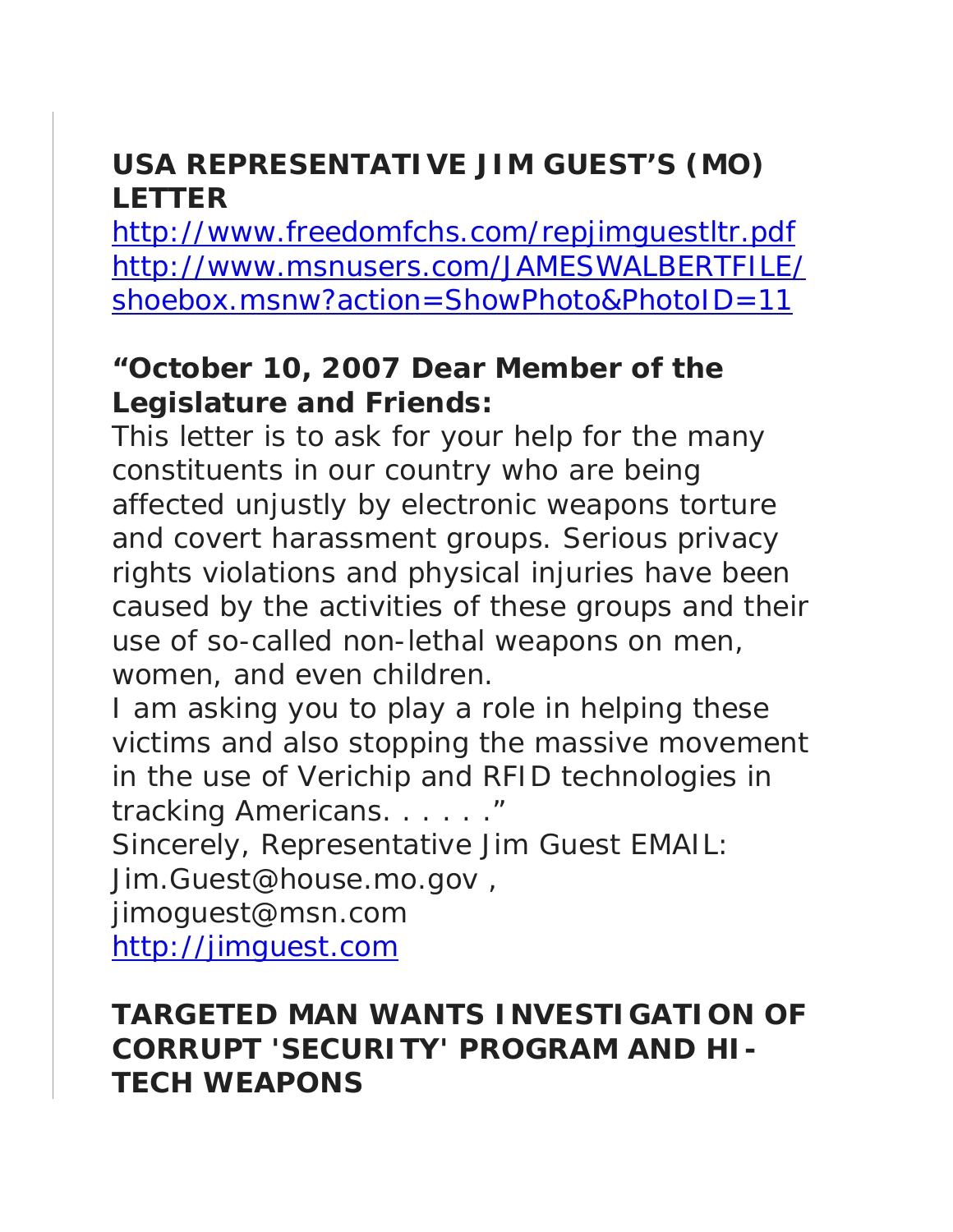http://www.examiner.com/human-rights-innational/targeted-manwants-investigation-of-corrupt-security-programand-hi-tech-weapons

#### **ELECTROMAGNETIC AND INFORMATIONAL WEAPONS: THE REMOTE MANIPULATION OF THE HUMAN BRAIN**

http://globalresearch.ca/articles/BAB408B.html http://www.exposingalltruth.com

### **MIND CONTROL INDEX**

http://www.bibliotecapleyades.net/esp\_sociopol\_ mindcon.htm#menu

#### **EMERGING COGNITIVE NEUROSCIENCE AND RELATED TECHNOLOGIES by the COMMITTEE ON MILITARY AND INTELLIGENCE RESEARCH**

http://books.nap.edu/openbook.php?record\_id= 12177&page=R1

#### **PSYCHIC COMPUTER SHOWS YOUR THOUGHTS ON SCREEN**

http://www.timesonline.co.uk/tol/news/science/li ving/article6898177.ece

#### **INFORMATION ABOUT MINDCONTROL** http://www.bibliotecapleyades.net/esp\_sociopol\_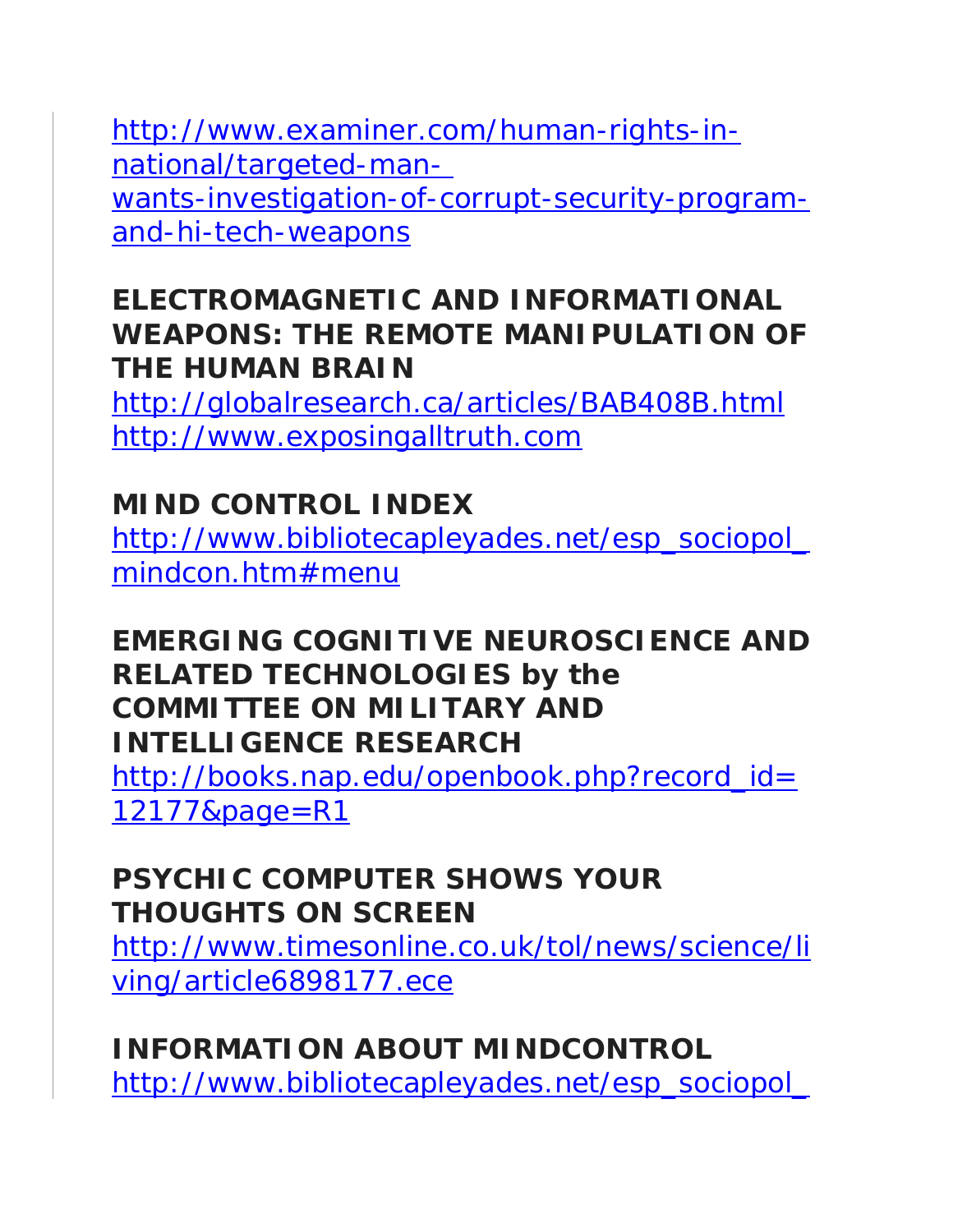mindcon.htm

### **VIDEO:- THE HISTORY CHANNEL: 'THAT'S IMPOSSIBLE SERIES' MIND CONTROL**

http://www.history.com/shows.do?action=detail &episodeId=472844

http://enoughroomvideo.blogspot.com/2009/08/i mpossible-mind-control-four-parts.html

#### **ON THE NEED FOR NEW CRITERIA OF DIAGNOSIS OF PSYCHOSIS IN THE LIGHT OF MIND INVASIVE TECHNOLOGY, CAROLE SMITH, JOURNAL OF PSYCHO-SOCIAL STUDIES , VOL 2(2) NO 3 2003**

http://www.globalresearch.ca/index.php?context  $=$ va&aid=7123

http://www.raven1.net/newcriteria.html http://user.99114.com/225990/Cooperate\_6439 54.html (in Chinese)

#### **VIDEO:- MIND CONTROL AMERICAS SECRET WAR**

http://www.youtube.com/watch?v=k\_jbogsIupE http://www.youtube.com/watch?v=f1yVA00- WgM

http://www.youtube.com/watch?v=yJOvSh5cgzY

### **VIDEO:- MIND CONTROL & ELECTRONIC**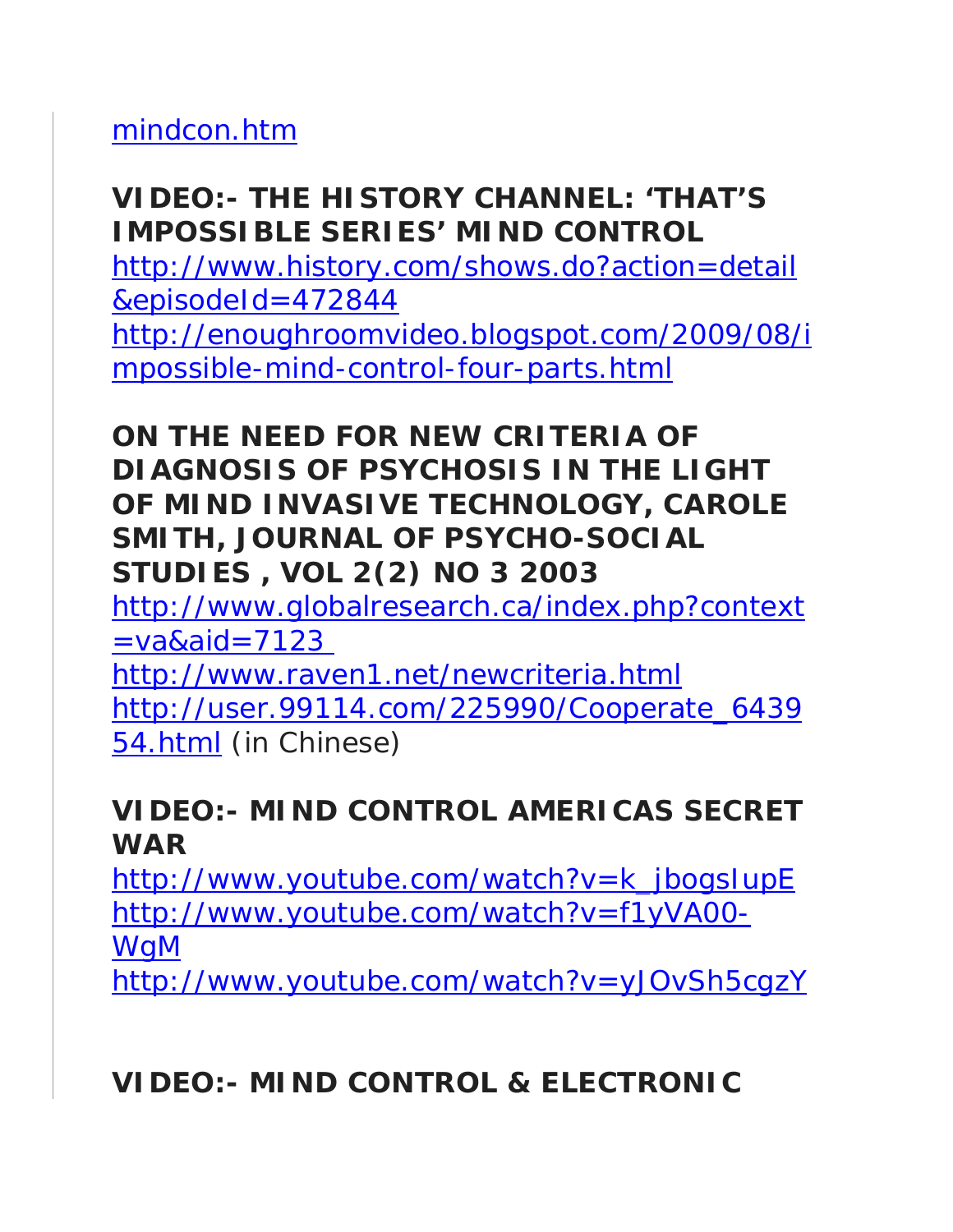#### **HARASSMENT**

http://www.youtube.com/watch?v=ZwoVwbGEw 3g&feature

 $=$ PlayList&p=9155254C145A31AA&index=0&play  $next=1$ 

http://www.youtube.com/watch?v=pglfp6oHuC0 &playnext

\_from=PL&feature=PlayList&p=9155254C145A3 1AA&index=5

### **VIDEO:- NATIONAL GEOGRAPHIC PRESENTS: CIA SECRET EXPERIMENTS**

http://channel.nationalgeographic.com/episode /cia-secret-experiments-3313/Overview#ixzz0VznSqIPm

#### **CIA DECLASSIFIED DOCUMENTS ON MIND CONTROL EXPERIMENTS – 'MKULTRA' AND OTHERS**

http://www.wanttoknow.info/mind\_control/cia mind control experiments sex abuse

http://www.opednews.com/articles/STOP-MK-ULTRA-

PROGRAMS-NOW-by-Noeline-Clayfield-091116- 809.html

http://www.mkultraconference.com/MK-ULTRA.php

**PROJECT CENSORED - HUMAN RIGHTS AND**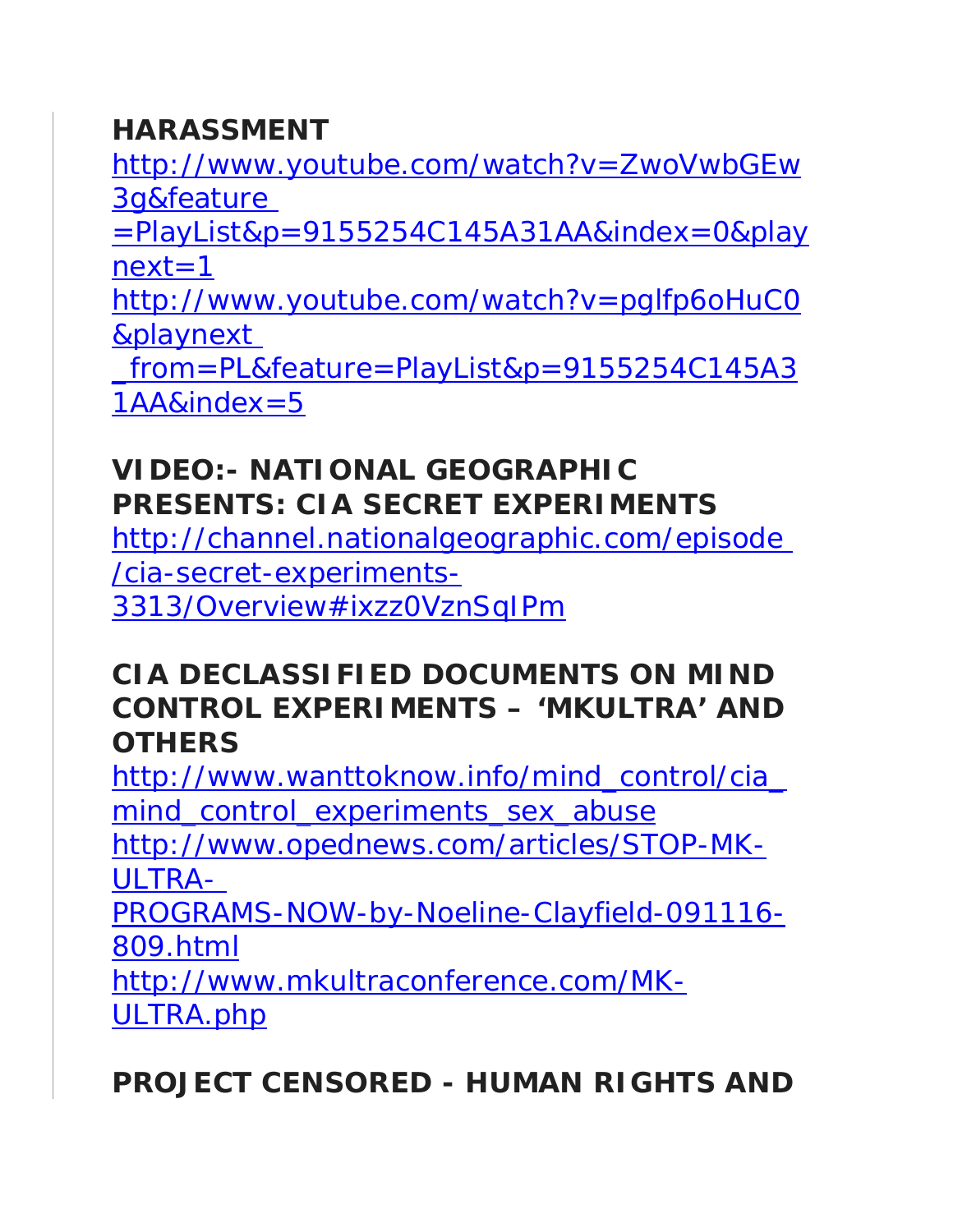#### **FREEDOM OF THOUGHT VIOLATIONS BY US MILITARY/INTELLIGENCE ORGANIZATIONS.**

http://www.projectcensored.org/articles/story/us

-

intelligence-community-human-rightsviolations/

### **MONARCH: THE NEW PHOENIX PROGRAM**

http://www.monarchnewphoenix.com http://www.monarchnewphoenix.org http://video.google.com/videoplay?docid=31060 90846619588331 http://www.myspace.com/marsboy683 http://www.metacafe.com/watch/1627906 /monarch\_the\_new\_phoenix\_program\_ii\_intro

#### **FASCIST TECHNOLOGICAL POLICE STATE by Paul Baird**

http://www.surveillanceissues.com/article\_comp uterstate.pdf

#### **DEMOCRACY GOING DARK: THE ELECTRONIC POLICE STATE**

http://globalresearch.ca/index.php?context=va& aid=13695

**WANTTOKNOW.INFO:- MIND CONTROL** http://www.wanttoknow.info/mindcontrol10pg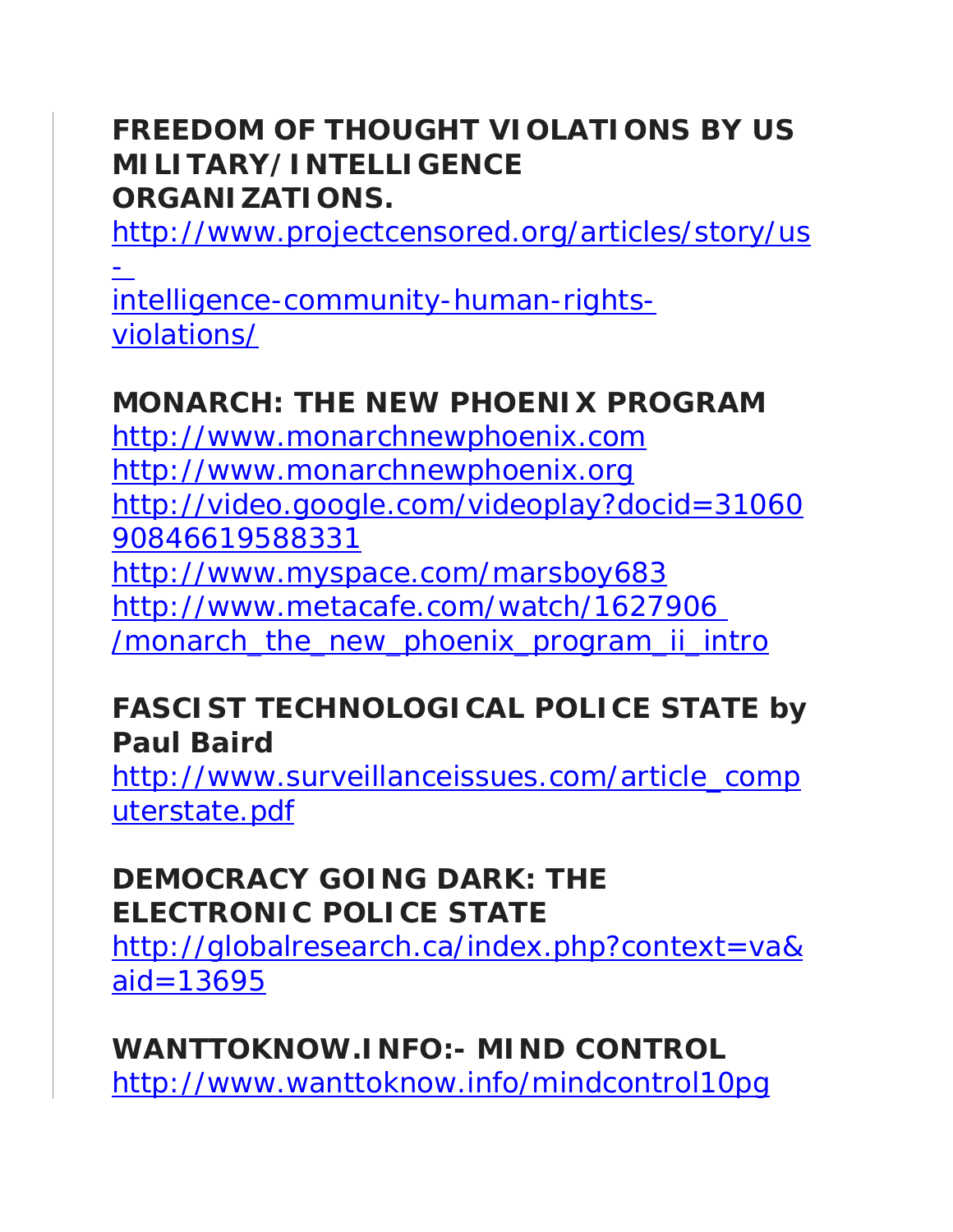### **OBAMA ADMINISTRATION ENDORSES CONTINUED SPYING ON AMERICANS**

http://www.globalresearch.ca/index.php?context  $=$ va&aid=13155

### **GOVERNMENT MIND CONTROL**

http://www.angelfire.com/or/mctrl/

### **MIND CONTROL TECHNOLOGY EXPOSED**

http://www.docstoc.com/docs/36936010/MIND-CONTROL-TECHNOLOGY-EXPOSED

#### **MIND CONTROL & SUBLIMINAL SUGGESTION - 100 USA PATENTS**

http://www.rexresearch.com/sublimin/sublimin.h tm

#### **THE HUMAN RESEARCH SUBJECT PROTECTION ACT OF 1997 – INTRODUCED BY USA SENATOR JOHN GLENN**

http://www.ahrp.org/InformedConsent/glennCon sent.php

#### **OPERATION MIND CONTROL by Walter Bowart**

http://d.scribd.com/docs/2aldagk0d36ql3hbr80m .pdf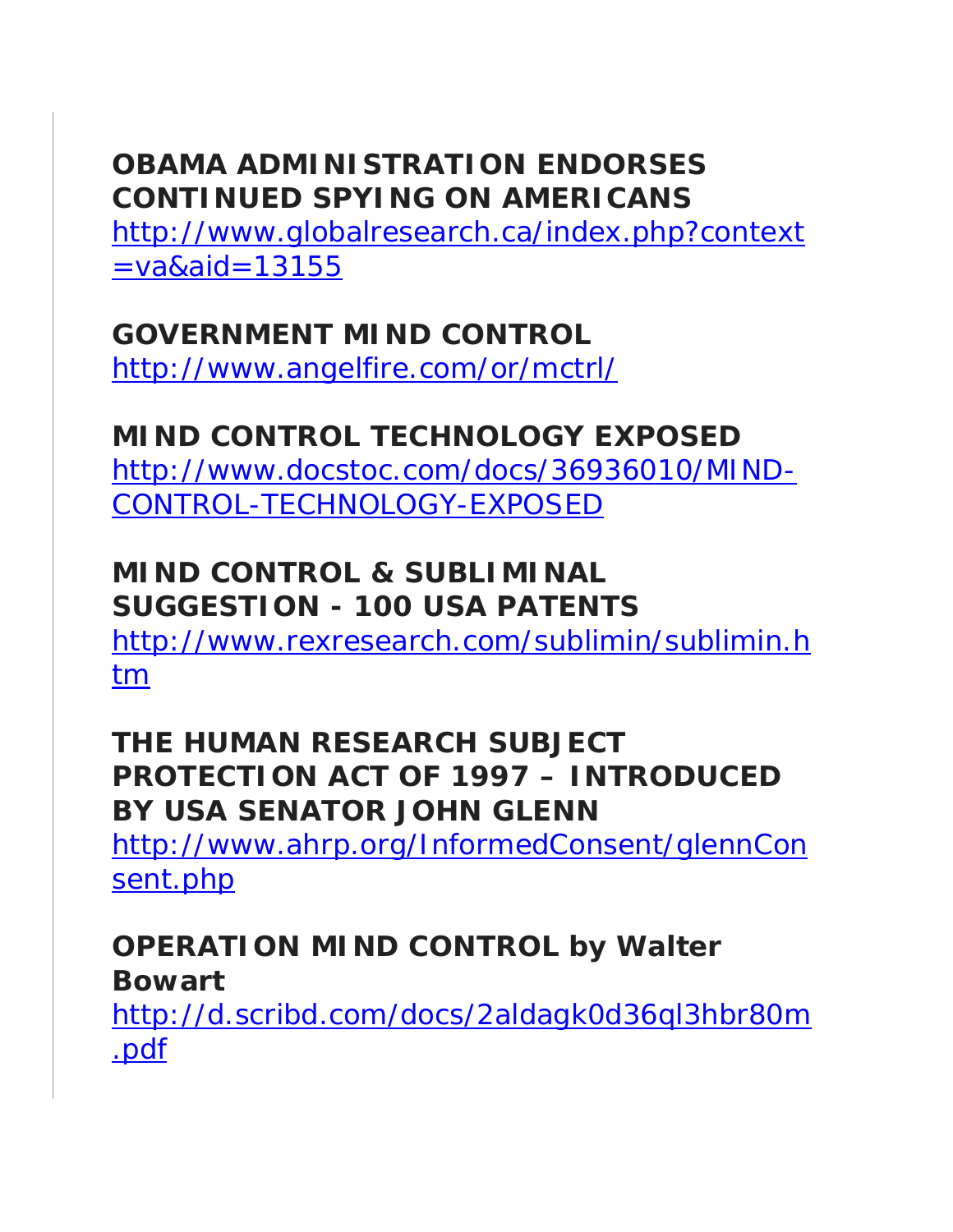#### **WALL STREET JOURNAL - NSA's DOMESTIC SPYING GROWS**

http://online.wsj.com/article/SB1205119733775 23845.html?mod=hps\_us\_whats\_news March 10, 2008

#### **By**

#### • SIOBHAN GORMAN

WASHINGTON, D.C. -- Five years ago, Congress killed an experimental Pentagon antiterrorism program meant to vacuum up electronic data about people in the U.S. to search for suspicious patterns. Opponents called it too broad an intrusion on Americans' privacy, even after the Sept. 11 terrorist attacks.

But the data-sifting effort didn't disappear. The National Security Agency, once confined to foreign surveillance, has been building essentially the same system.

The central role the NSA has come to occupy in domestic intelligence gathering has never been publicly disclosed. But an inquiry reveals that its efforts have evolved to reach more broadly into data about people's communications, travel and finances in the U.S. than the domestic surveillance programs brought to light since the 2001 terrorist attacks.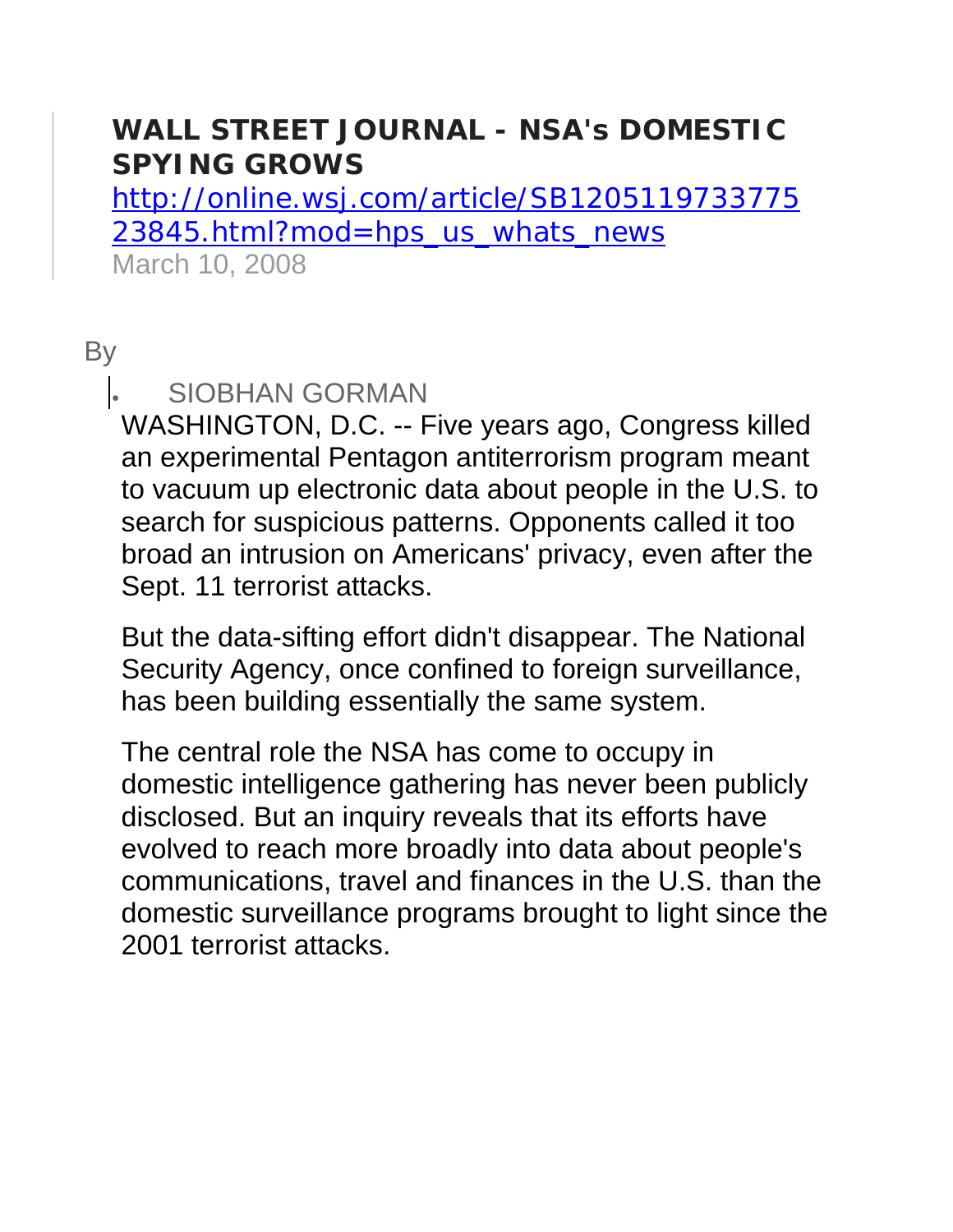

Congress now is hotly debating domestic spying powers under the main law governing U.S. surveillance aimed at foreign threats. An expansion of those powers expired last month and awaits renewal, which could be voted on in the House of Representatives this week. The biggest point of contention over the law, the Foreign Intelligence Surveillance Act, is whether telecommunications and other companies should be made immune from liability for assisting government surveillance.

Largely missing from the public discussion is the role of the highly secretive NSA in analyzing that data, collected through little-known arrangements that can blur the lines between domestic and foreign intelligence gathering. Supporters say the NSA is serving as a key bulwark against foreign terrorists and that it would be reckless to constrain the agency's mission. The NSA says it is scrupulously following all applicable laws and that it keeps Congress fully informed of its activities.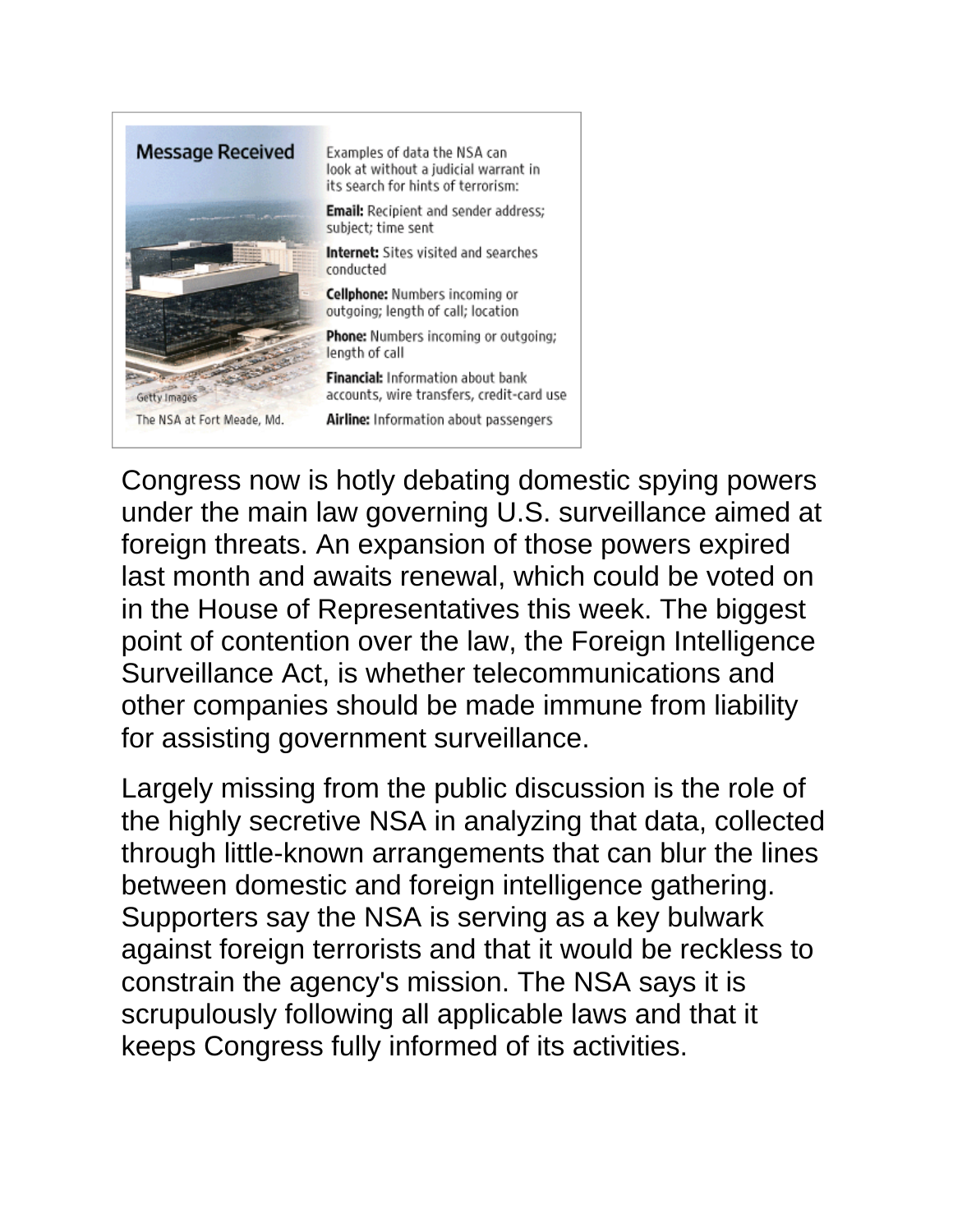According to current and former intelligence officials, the spy agency now monitors huge volumes of records of domestic emails and Internet searches as well as bank transfers, credit-card transactions, travel and telephone records. The NSA receives this so-called "transactional" data from other agencies or private companies, and its sophisticated software programs analyze the various transactions for suspicious patterns. Then they spit out leads to be explored by counterterrorism programs across the U.S. government, such as the NSA's own Terrorist Surveillance Program, formed to intercept phone calls and emails between the U.S. and overseas without a judge's approval when a link to al Qaeda is suspected.

The NSA's enterprise involves a cluster of powerful intelligence-gathering programs, all of which sparked civil-liberties complaints when they came to light. They include a Federal Bureau of Investigation program to track telecommunications data once known as Carnivore, now called the Digital Collection System, and a U.S. arrangement with the world's main international banking clearinghouse to track money movements.

The effort also ties into data from an ad-hoc collection of so-called "black programs" whose existence is undisclosed, the current and former officials say. Many of the programs in various agencies began years before the 9/11 attacks but have since been given greater reach. Among them, current and former intelligence officials say, is a longstanding Treasury Department program to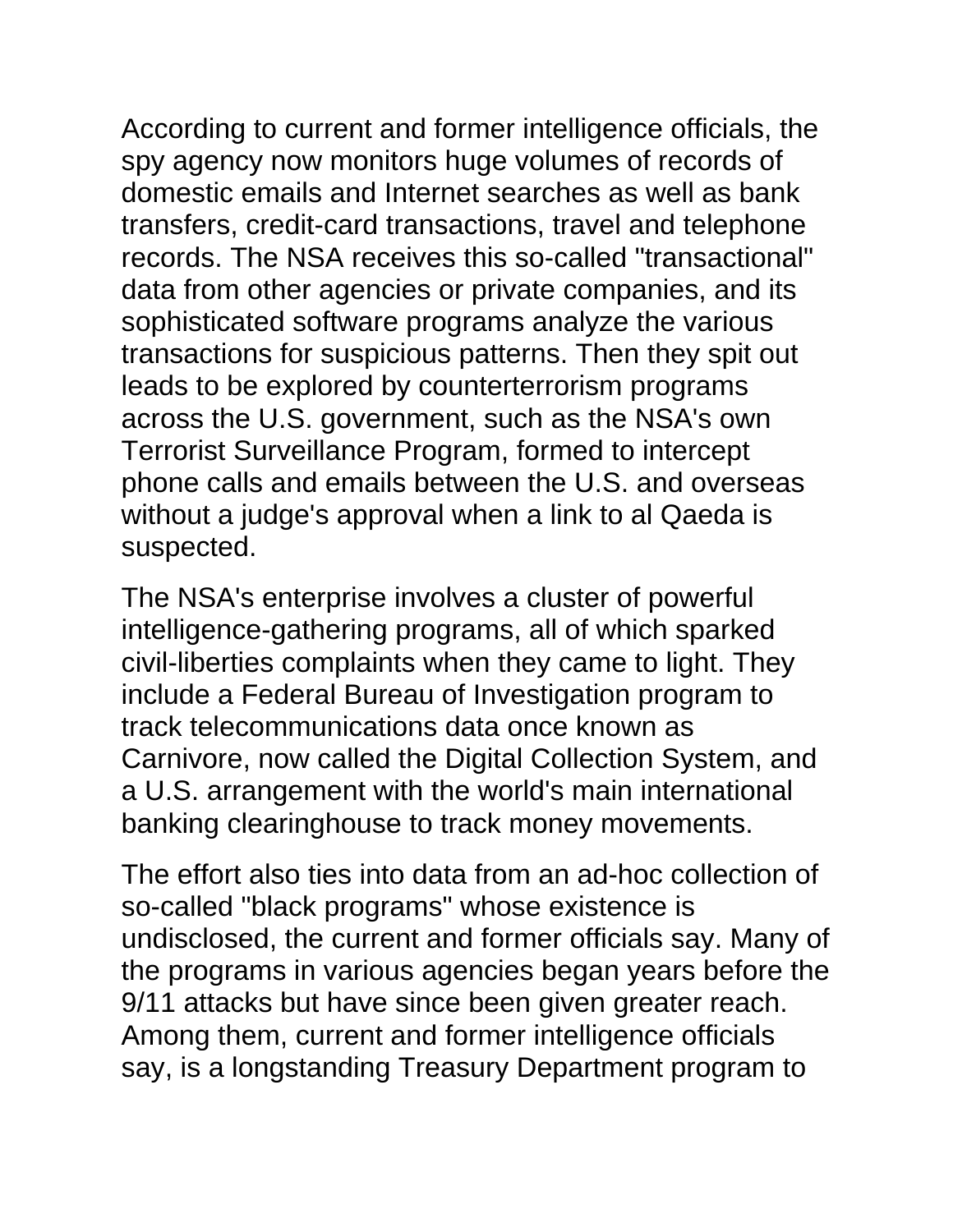collect individual financial data including wire transfers and credit-card transactions.

It isn't clear how many of the different kinds of data are combined and analyzed together in one database by the NSA. An intelligence official said the agency's work links to about a dozen antiterror programs in all.

A number of NSA employees have expressed concerns that the agency may be overstepping its authority by veering into domestic surveillance. And the constitutional question of whether the government can examine such a large array of information without violating an individual's reasonable expectation of privacy "has never really been resolved," said Suzanne Spaulding, a national-security lawyer who has worked for both parties on Capitol Hill.

NSA officials say the agency's own investigations remain focused only on foreign threats, but it's increasingly difficult to distinguish between domestic and international communications in a digital era, so they need to sweep up more information.

### **The Fourth Amendment**

In response to the Sept. 11 attacks, then NSA-chief Gen. Michael Hayden has said he used his authority to expand the NSA's capabilities under a 1981 executive order governing the agency. Another presidential order issued shortly after the attacks, the text of which is classified, opened the door for the NSA to incorporate more domestic data in its searches, one senior intelligence official said.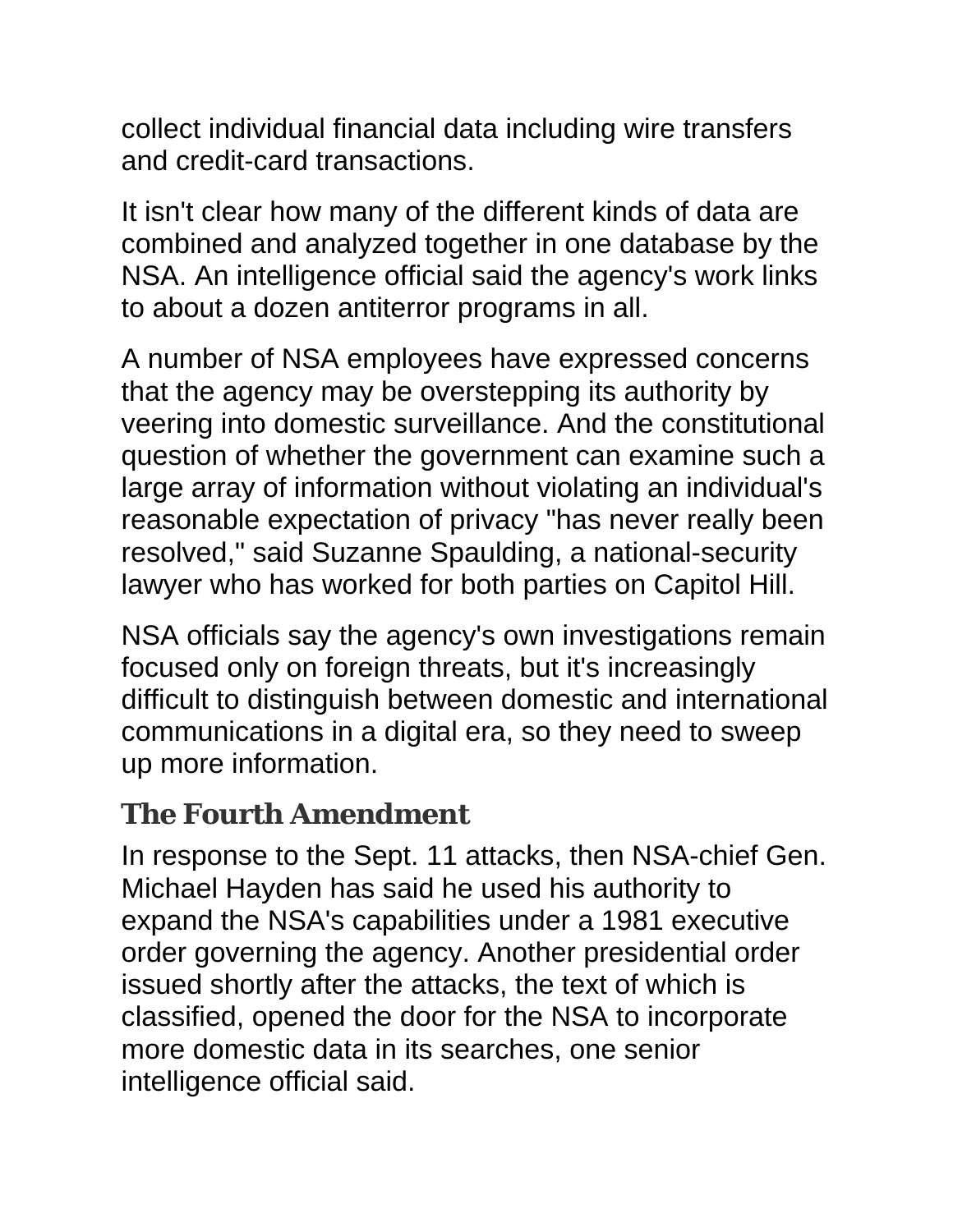

The NSA "strictly follows laws and regulations designed to preserve every American's privacy rights under the Fourth Amendment to the U.S. Constitution," agency spokeswoman Judith Emmel said in a statement, referring to the protection against unreasonable searches and seizures. The Office of the Director of National Intelligence, which oversees the NSA in conjunction with the Pentagon, added in a statement that intelligence agencies operate "within an extensive legal and policy framework" and inform Congress of their activities "as required by the law." It pointed out that the 9/11 Commission recommended in 2004 that intelligence agencies analyze "all relevant sources of information" and share their databases.

Two former officials familiar with the data-sifting efforts said they work by starting with some sort of lead, like a phone number or Internet address. In partnership with the FBI, the systems then can track all domestic and foreign transactions of people associated with that item - and then the people who associated with them, and so on, casting a gradually wider net. An intelligence official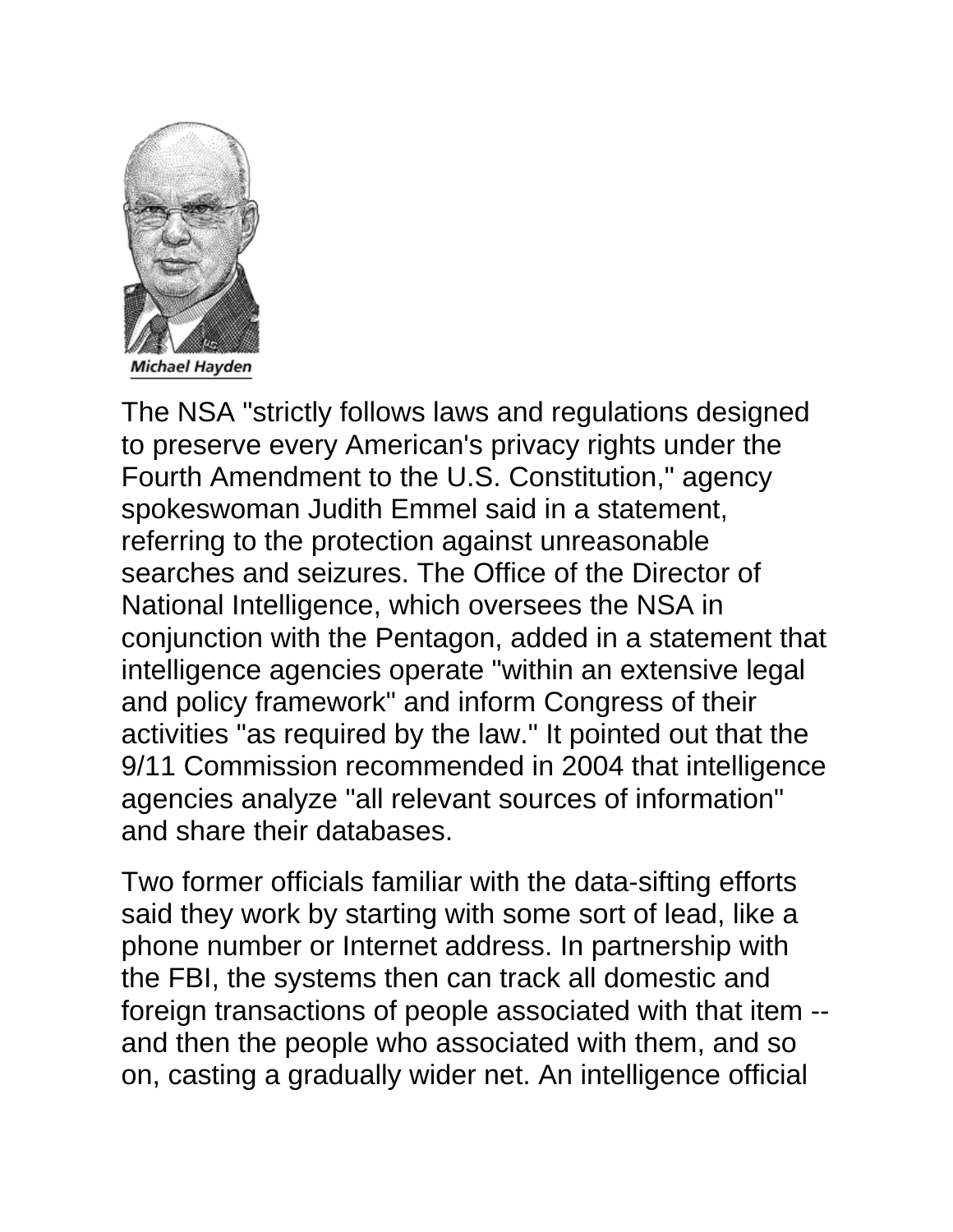described more of a rapid-response effect: If a person suspected of terrorist connections is believed to be in a U.S. city -- for instance, Detroit, a community with a high concentration of Muslim Americans -- the government's spy systems may be directed to collect and analyze all electronic communications into and out of the city.

The haul can include records of phone calls, email headers and destinations, data on financial transactions and records of Internet browsing. The system also would collect information about other people, including those in the U.S., who communicated with people in Detroit.

The information doesn't generally include the contents of conversations or emails. But it can give such transactional information as a cellphone's location, whom a person is calling, and what Web sites he or she is visiting. For an email, the data haul can include the identities of the sender and recipient and the subject line, but not the content of the message.

Intelligence agencies have used administrative subpoenas issued by the FBI -- which don't need a judge's signature -- to collect and analyze such data, current and former intelligence officials said. If that data provided "reasonable suspicion" that a person, whether foreign or from the U.S., was linked to al Qaeda, intelligence officers could eavesdrop under the NSA's Terrorist Surveillance Program.

The White House wants to give companies that assist government surveillance immunity from lawsuits alleging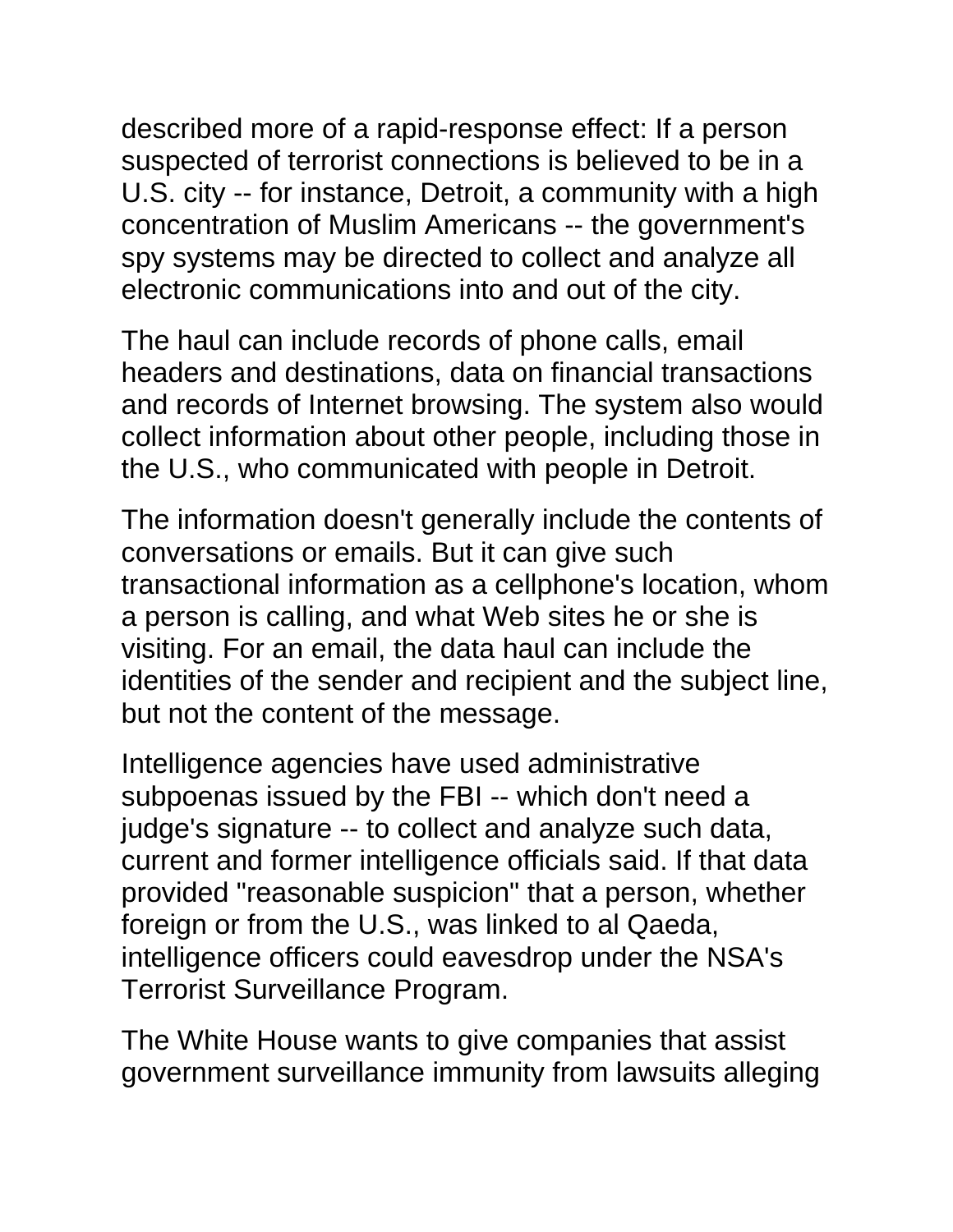an invasion of privacy, but Democrats in Congress have been blocking it. The Terrorist Surveillance Program has spurred 38 lawsuits against companies. Current and former intelligence officials say telecom companies' concern comes chiefly because they are giving the government unlimited access to a copy of the flow of communications, through a network of switches at U.S. telecommunications hubs that duplicate all the data running through it. It isn't clear whether the government or telecom companies control the switches, but companies process some of the data for the NSA, the current and former officials say.

#### An Intelligence Warehouse

1. Domestic agencies, including the departments of Justice, Homeland Security and Treasury, send information obtained under their surveillance programs to the National Security Agency.

2. The NSA, whose charter limits it to foreign spy activites, collects and analyzes this information with sophisticated software systems, where it sifts for patterns that could be related to a terror suspect or high-risk area.

3. The NSA feeds its findings into the effort the administration calls the Terrorist Surveillance Program and shares some of that information with other U.S. security agencies.



On Friday, the House Energy and Commerce Committee released a letter warning colleagues to look more deeply into how telecommunications data are being accessed, citing an allegation by the head of a New York-based computer security firm that a wireless carrier that hired him was giving unfettered access to data to an entity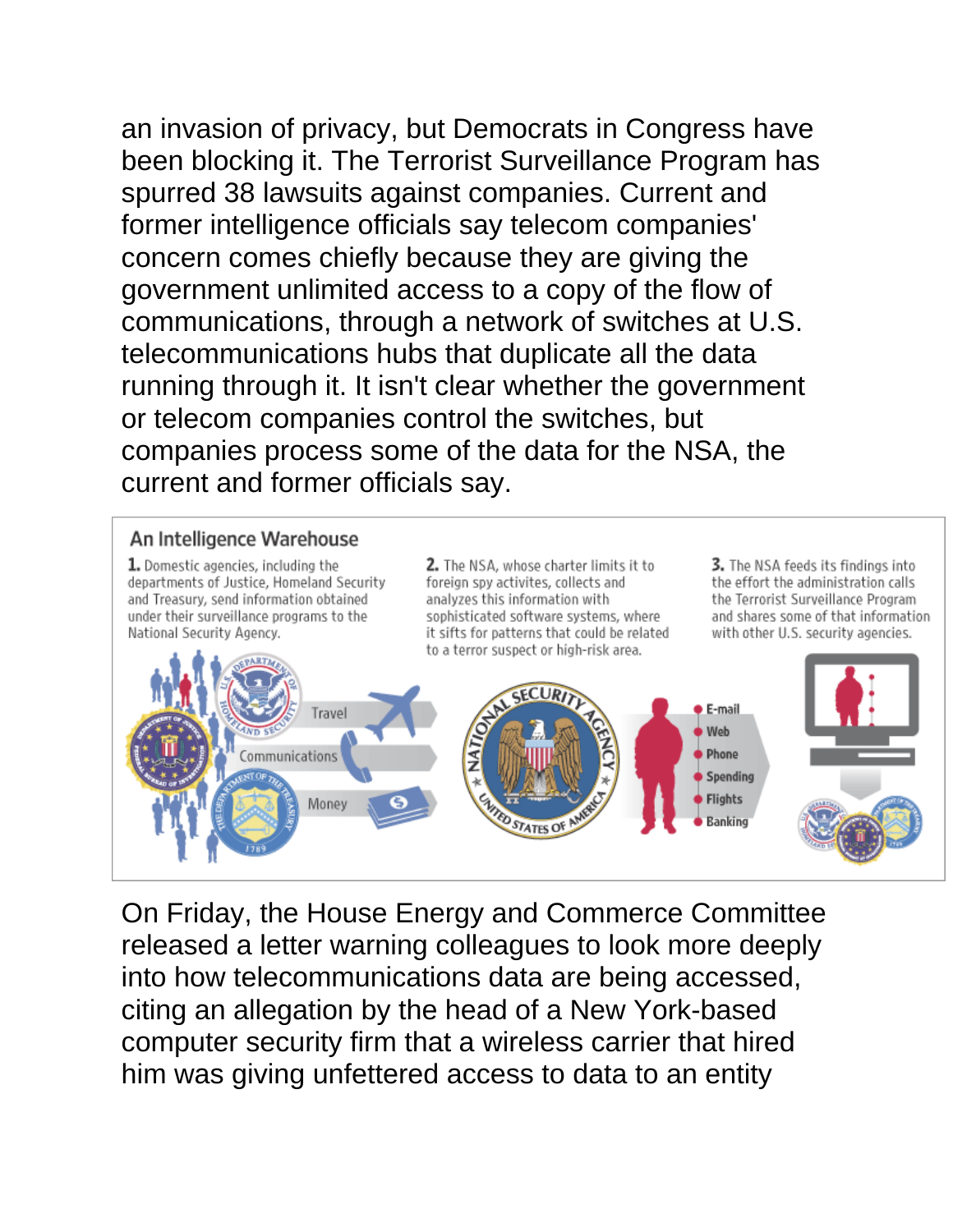called "Quantico Circuit." Quantico is a Marine base that houses the FBI Academy; senior FBI official Anthony DiClemente said the bureau "does not have 'unfettered access' to any communication provider's network."

The political debate over the telecom information comes as intelligence agencies seek to change traditional definitions of how to balance privacy rights against investigative needs. Donald Kerr, the deputy director of national intelligence, told a conference of intelligence officials in October that the government needs new rules. Since many people routinely post details of their lives on social-networking sites such as MySpace, he said, their identity shouldn't need the same protection as in the past. Instead, only their "essential privacy," or "what they would wish to protect about their lives and affairs," should be veiled, he said, without providing examples.

### **Social-Network Analysis**

The NSA uses its own high-powered version of socialnetwork analysis to search for possible new patterns and links to terrorism. The Pentagon's experimental Total Information Awareness program, later renamed Terrorism Information Awareness, was an early research effort on the same concept, designed to bring together and analyze as much and as many varied kinds of data as possible. Congress eliminated funding for the program in 2003 before it began operating. But it permitted some of the research to continue and TIA technology to be used for foreign surveillance.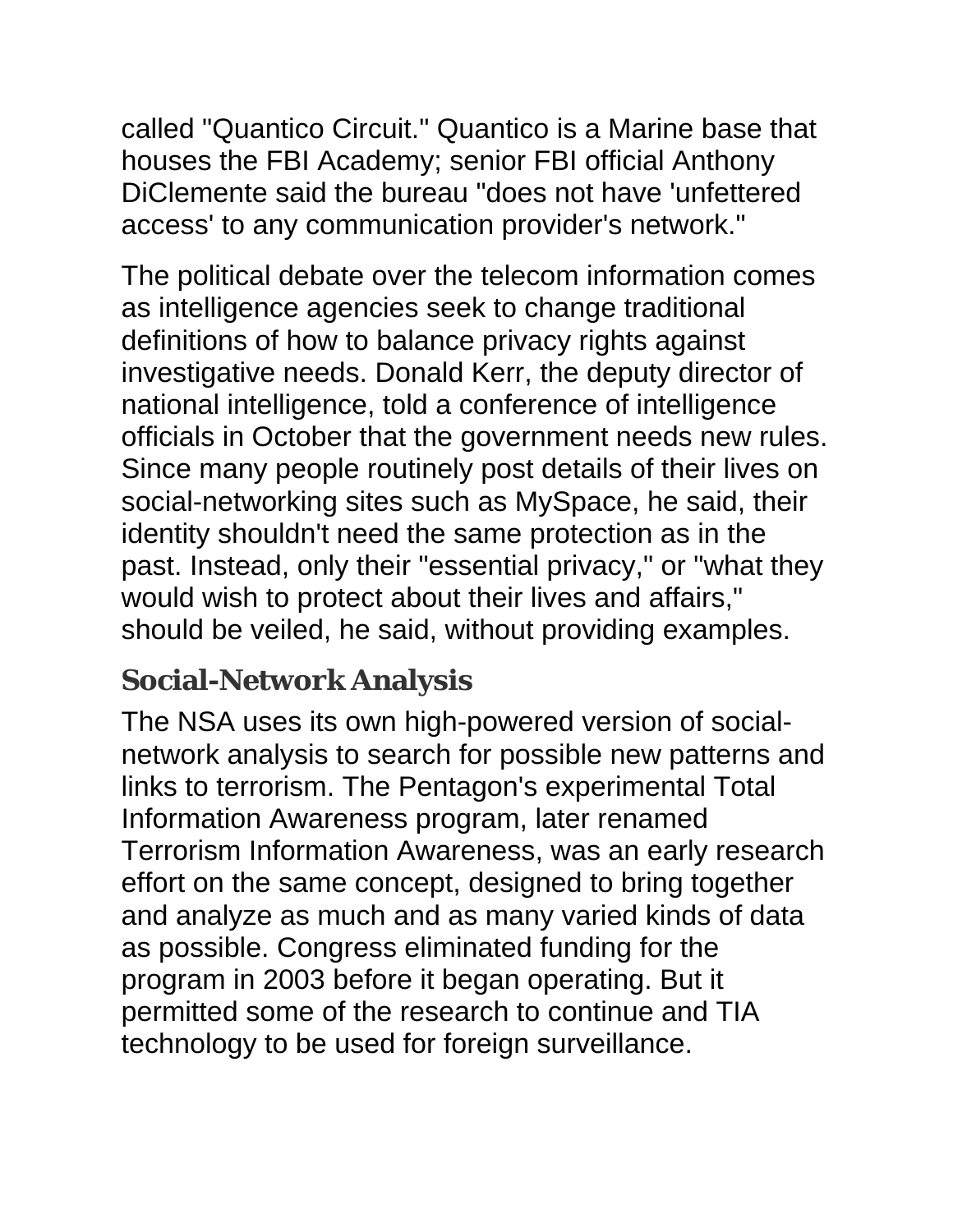Some of it was shifted to the NSA -- which also is funded by the Pentagon -- and put in the so-called black budget, where it would receive less scrutiny and bolster other data-sifting efforts, current and former intelligence officials said. "When it got taken apart, it didn't get thrown away," says a former top government official familiar with the TIA program.

Two current officials also said the NSA's current combination of programs now largely mirrors the former TIA project. But the NSA offers less privacy protection. TIA developers researched ways to limit the use of the system for broad searches of individuals' data, such as requiring intelligence officers to get leads from other sources first. The NSA effort lacks those controls, as well as controls that it developed in the 1990s for an earlier data-sweeping attempt.

Sen. Ron Wyden, an Oregon Democrat and member of the Senate Intelligence Committee who led the charge to kill TIA, says "the administration is trying to bring as much of the philosophy of operation Total Information Awareness as it can into the programs they're using today." The issue has been overshadowed by the fight over telecoms' immunity, he said. "There's not been as much discussion in the Congress as there ought to be."

### **Opportunity for Debate**

But Sen. Kit Bond of Missouri, the ranking Republican on the committee, said by email his committee colleagues have had "ample opportunity for debate" behind closed doors and that each intelligence program has specific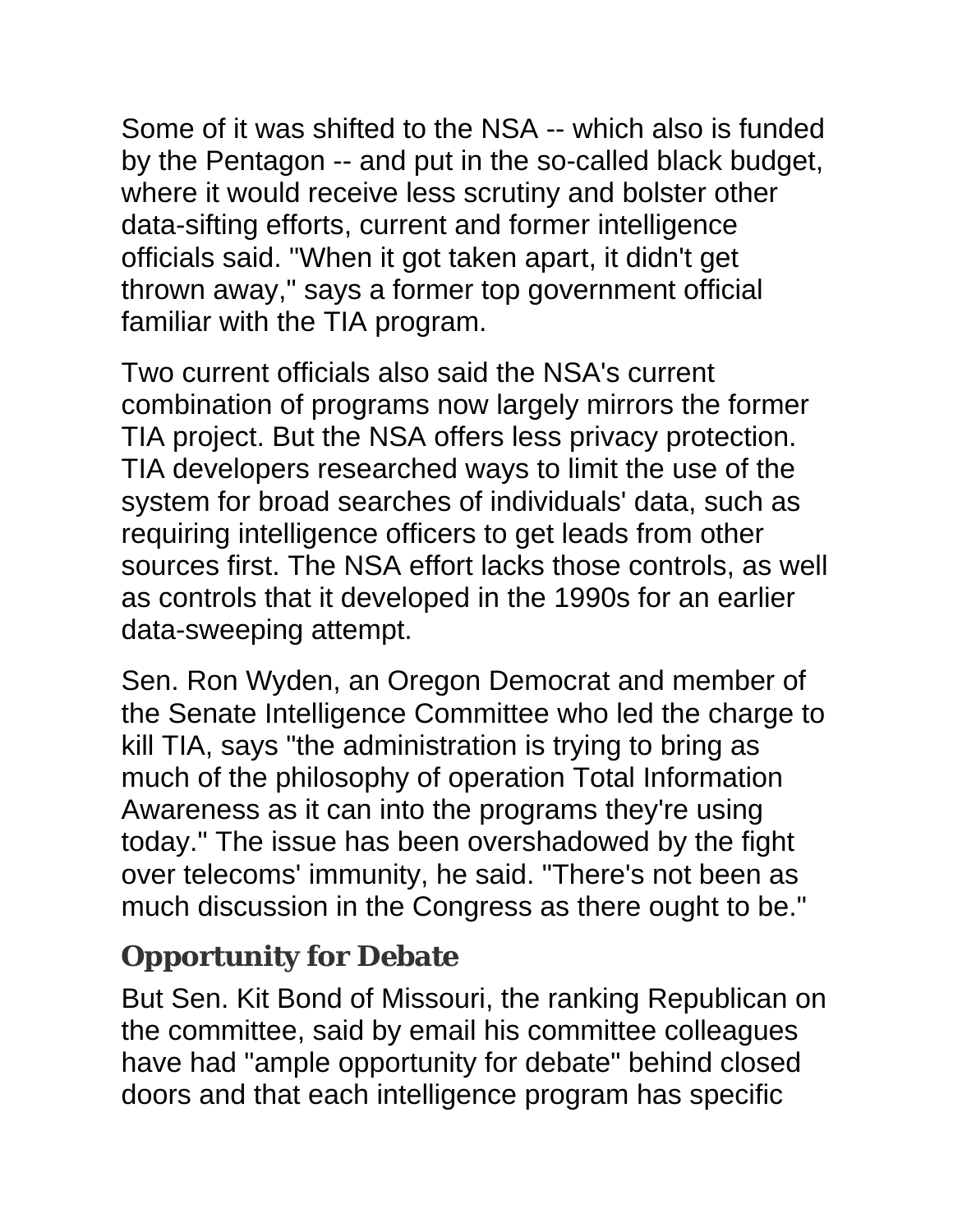legal authorization and oversight. He cautioned against seeing a group of intelligence programs as "a mythical 'big brother' program," adding, "that's not what is happening today."

### Read the Ruling

While the Fourth Amendment guarantees "[t]he right of the people to be secure in their persons, houses, papers, and effects, against unreasonable searches and seizures," the legality of data-sweeping relies on the government's interpretation of a 1979 Supreme Court ruling allowing records of phone calls -- but not actual conversations -- to be collected without a warrant. Read the ruling.

The legality of data-sweeping relies largely on the government's interpretation of a 1979 Supreme Court ruling allowing records of phone calls -- but not actual conversations -- to be collected without a judge issuing a warrant. Multiple laws require a court order for so-called "transactional'" records of electronic communications, but the 2001 Patriot Act lowered the standard for such an order in some cases, and in others made records accessible using FBI administrative subpoenas called "national security letters." (Read the ruling.)

A debate is brewing among legal and technology scholars over whether there should be privacy protections when a wide variety of transactional data are brought together to paint what is essentially a profile of an individual's behavior. "You know everything I'm doing, you know what happened, and you haven't listened to any of the contents" of the communications, said Susan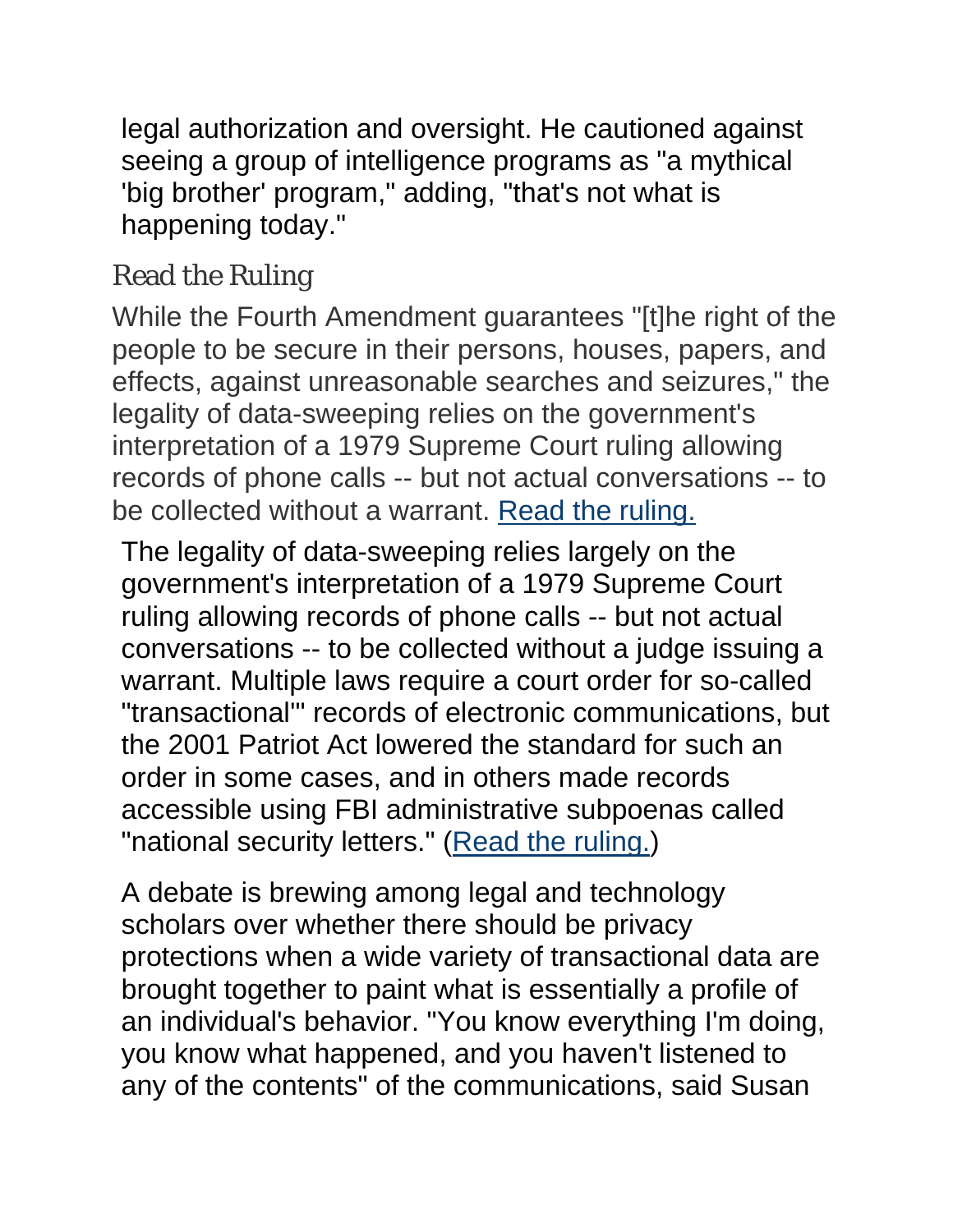Landau, co-author of a book on electronic privacy and a senior engineer at Sun Microsystems Laboratories. "Transactional information is remarkably revelatory."

Ms. Spaulding, the national-security lawyer, said it's "extremely questionable" to assume Americans don't have a reasonable expectation of privacy for data such as the subject-header of an email or a Web address from an Internet search, because those are more like the content of a communication than a phone number. "These are questions that require discussion and debate," she said. "This is one of the problems with doing it all in secret."

Gen. Hayden, the former NSA chief and now Central Intelligence Agency director, in January 2006 publicly defended the activities of the Terrorist Surveillance Program after it was disclosed by the New York Times. He said it was "not a driftnet over Lackawanna or Fremont or Dearborn, grabbing all communications and then sifting them out." Rather, he said, it was carefully targeted at terrorists. However, some intelligence officials now say the broader NSA effort amounts to a driftnet. A portion of the activity, the NSA's access to domestic phone records, was disclosed by a USA Today article in 2006.

The NSA, which President Truman created in 1952 through a classified presidential order to be America's ears abroad, has for decades been the country's largest and most secretive intelligence agency. The order confined NSA spying to "foreign governments," and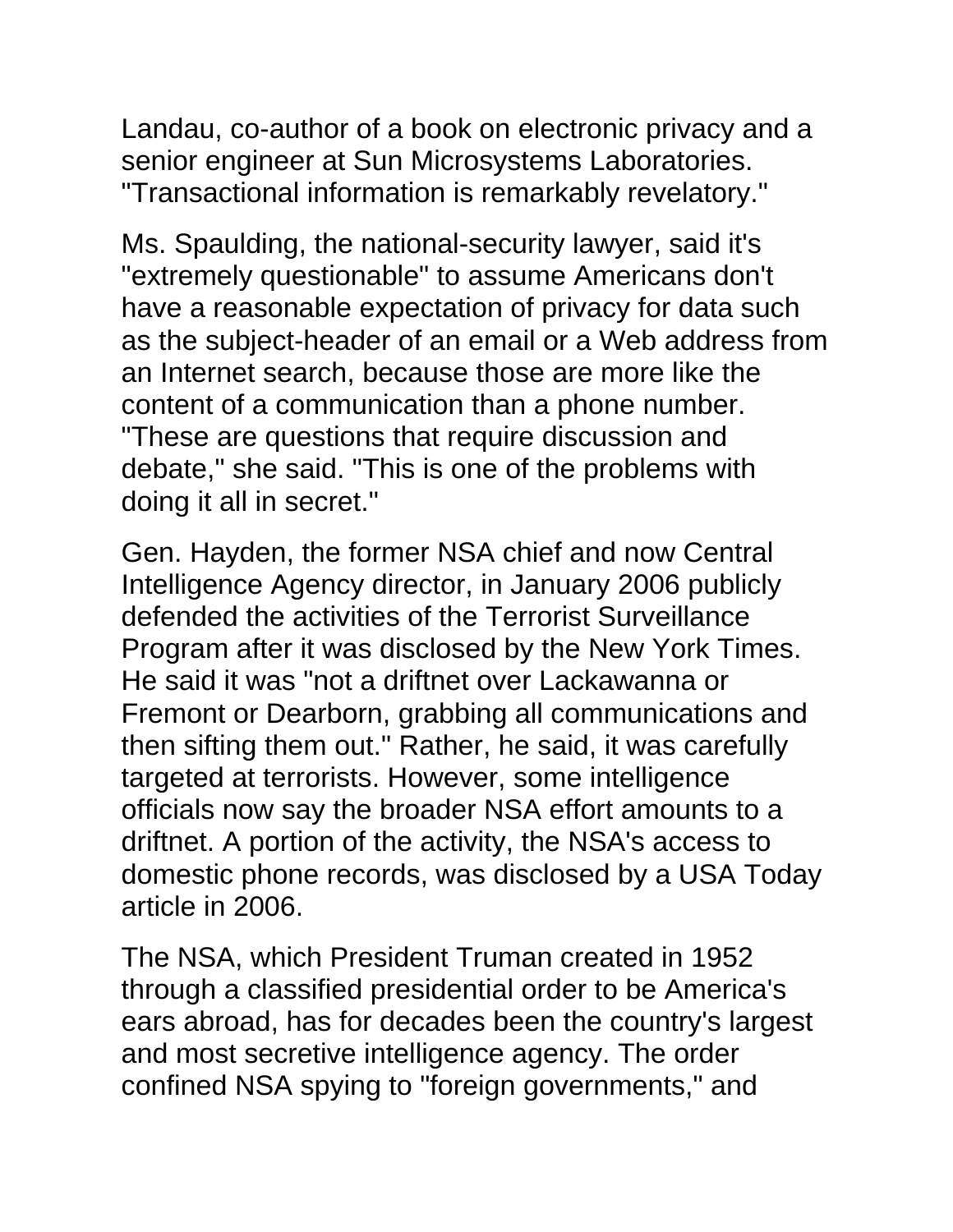during the Cold War the NSA developed a reputation as the world's premier code-breaking operation. But in the 1970s, the NSA and other intelligence agencies were found to be using their spy tools to monitor Americans for political purposes. That led to the original FISA legislation in 1978, which included an explicit ban on the NSA eavesdropping in the U.S. without a warrant.

Big advances in telecommunications and database technology led to unprecedented data-collection efforts in the 1990s. One was the FBI's Carnivore program, which raised fears when it was in disclosed in 2000 that it might collect telecommunications information about law-abiding individuals. But the ground shifted after 9/11. Requests for analysis of any data that might hint at terrorist activity flooded from the White House and other agencies into NSA's Fort Meade, Md., headquarters outside Washington, D.C., one former NSA official recalls. At the time, "We're scrambling, trying to find any piece of data we can to find the answers," the official said.

The 2002 congressional inquiry into the 9/11 attacks criticized the NSA for holding back information, which NSA officials said they were doing to protect the privacy of U.S. citizens. "NSA did not want to be perceived as targeting individuals in the United States" and considered such surveillance the FBI's job, the inquiry concluded.

### **FBI-NSA Projects**

The NSA quietly redefined its role. Joint FBI-NSA projects "expanded exponentially," said Jack Cloonan, a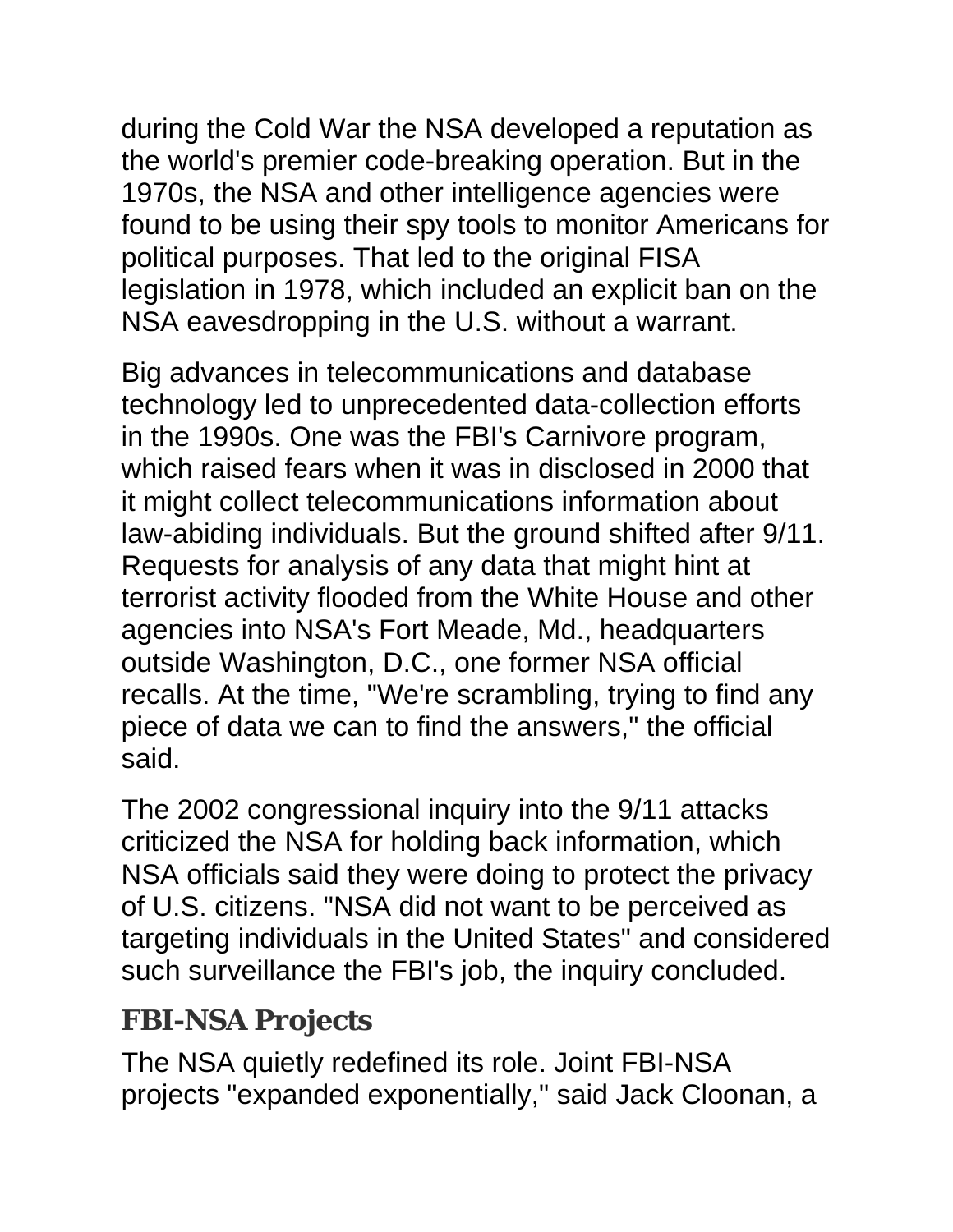longtime FBI veteran who investigated al Qaeda. He pointed to national-security letter requests: They rose from 8,500 in 2000 to 47,000 in 2005, according to a Justice Department inspector general's report last year. It also said the letters permitted the potentially illegal collection of thousands of records of people in the U.S. from 2003-05. Last Wednesday, FBI Director Robert Mueller said the bureau had found additional instances in 2006.

It isn't known how many Americans' data have been swept into the NSA's systems. The Treasury, for instance, built its database "to look at all the world's financial transactions" and gave the NSA access to it about 15 years ago, said a former NSA official. The data include domestic and international money flows between bank accounts and credit-card information, according to current and former intelligence officials.

The NSA receives from Treasury weekly batches of this data and adds it to a database at its headquarters. Prior to 9/11, the database was used to pursue specific leads, but afterward, the effort was expanded to hunt for suspicious patterns.

Through the Treasury, the NSA also can access the database of the Society for Worldwide Interbank Financial Telecommunication, or Swift, the Belgiumbased clearinghouse for records of international transactions between financial institutions, current and former officials said. The U.S. acknowledged in 2006 that the CIA and Treasury had access to Swift's database,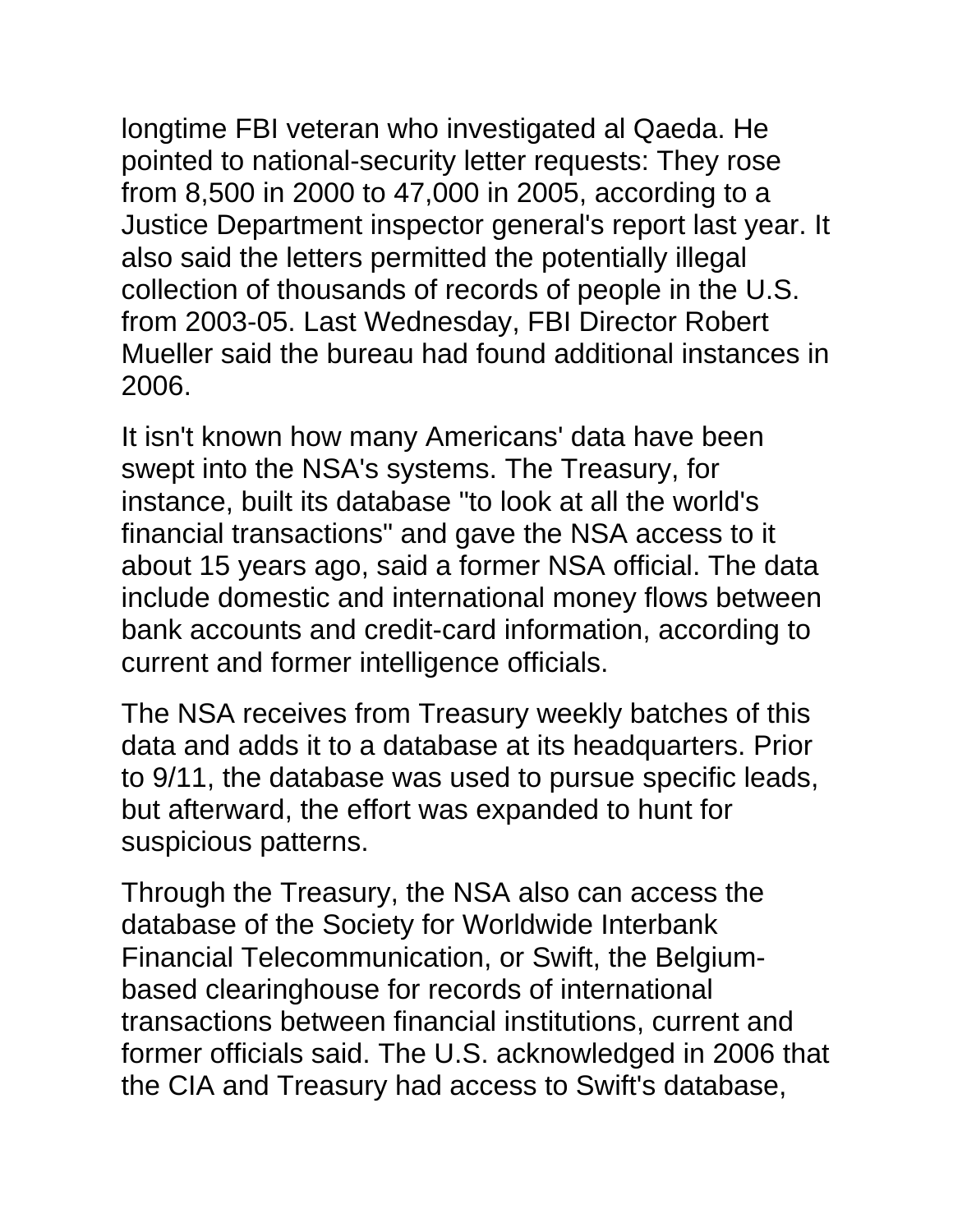but said the NSA's Terrorism Surveillance Program was separate and that the NSA provided only "technical assistance." A Treasury spokesman said the agency had no comment.

Through the Department of Homeland Security, airline passenger data also are accessed and analyzed for suspicious patterns, such as five unrelated people who repeatedly fly together, current and former intelligence officials said. Homeland Security shares information with other agencies only "on a limited basis," spokesman Russ Knocke said.

NSA gets access to the flow of data from telecommunications switches through the FBI, according to current and former officials. It also has a partnership with FBI's Digital Collection system, providing access to Internet providers and other companies. The existence of a shadow hub to copy information about AT&T Corp. telecommunications in San Francisco is alleged in a lawsuit against AT&T filed by the civil-liberties group Electronic Frontier Foundation, based on documents provided by a former AT&T official. In that lawsuit, a former technology adviser to the Federal Communications Commission says in a sworn declaration that there could be 15 to 20 such operations around the country. Current and former intelligence officials confirmed a domestic network of hubs, but didn't know the number. "As a matter of policy and law, we can not discuss matters that are classified," said FBI spokesman John Miller.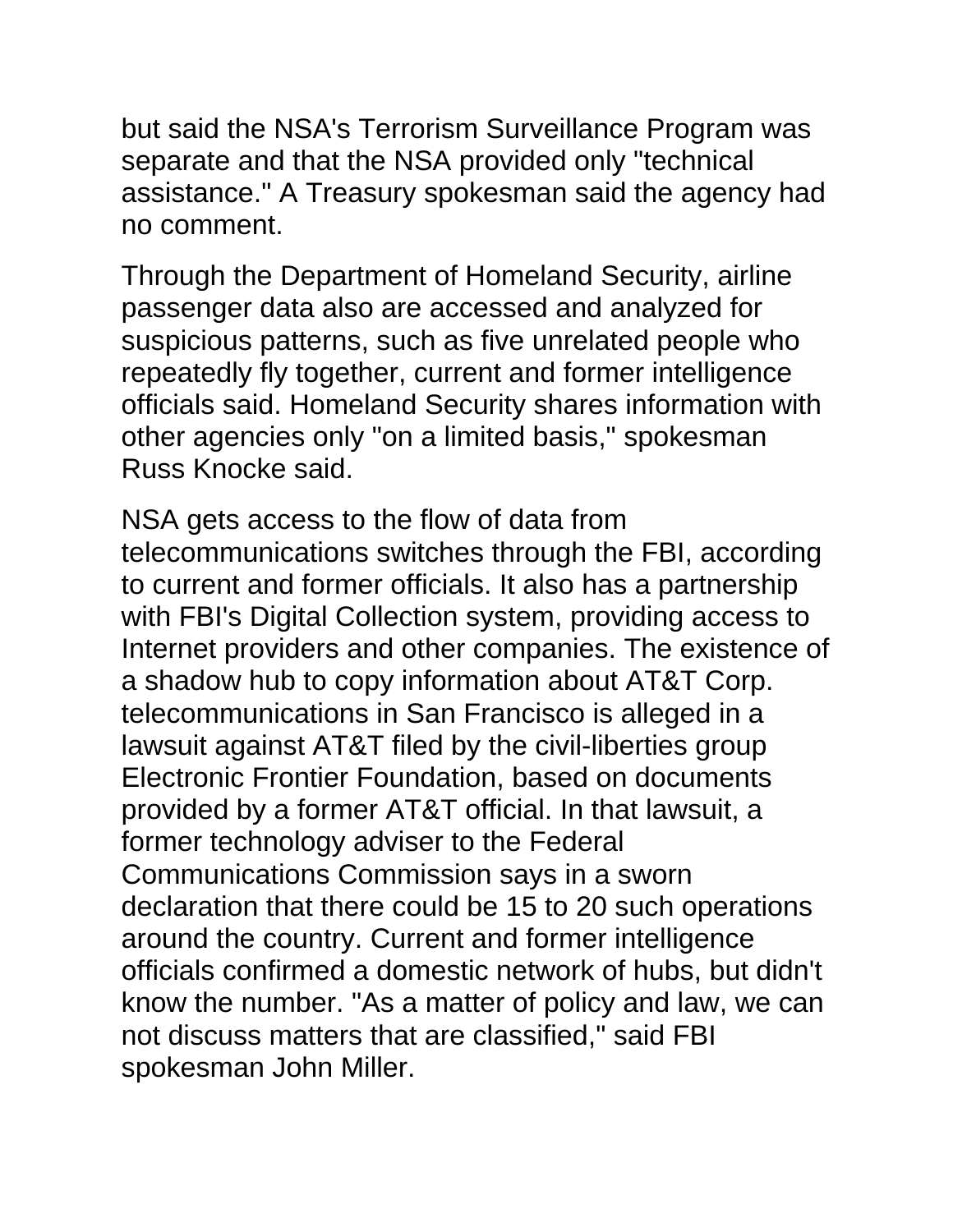The budget for the NSA's data-sifting effort is classified, but one official estimated it surpasses \$1 billion. The FBI is requesting to nearly double the budget for the Digital Collection System in 2009, compared with last year, requesting \$42 million. "Not only do demands for information continue to increase, but also the requirement to facilitate information sharing does," says a budget justification document, noting an "expansion of electronic surveillance activity in frequency, sophistication, and linguistic needs."

**Write to** Siobhan Gorman at siobhan.gorman@wsj.com

### **SPACE-BASED DOMESTIC SPYING: KICKING CIVIL LIBERTIES TO THE CURB**

http://www.globalresearch.ca/index.php?context= va&aid=10864

**AUSTRALIA FIRST TO ADMIT "WE'RE PART OF GLOBAL SURVEILLANCE SYSTEM" - ECHELON OUTED BY THE HEAD OF AUSTRALIA'S DEFENCE SIGNALS DIRECTORATE (DSD), MARTIN BRADY.**

http://www.heise.de/tp/r4/artikel/2/2889/1.html

#### **Australia first to admit "we're part of global surveillance system"**

Duncan Campbell *28.05.1999*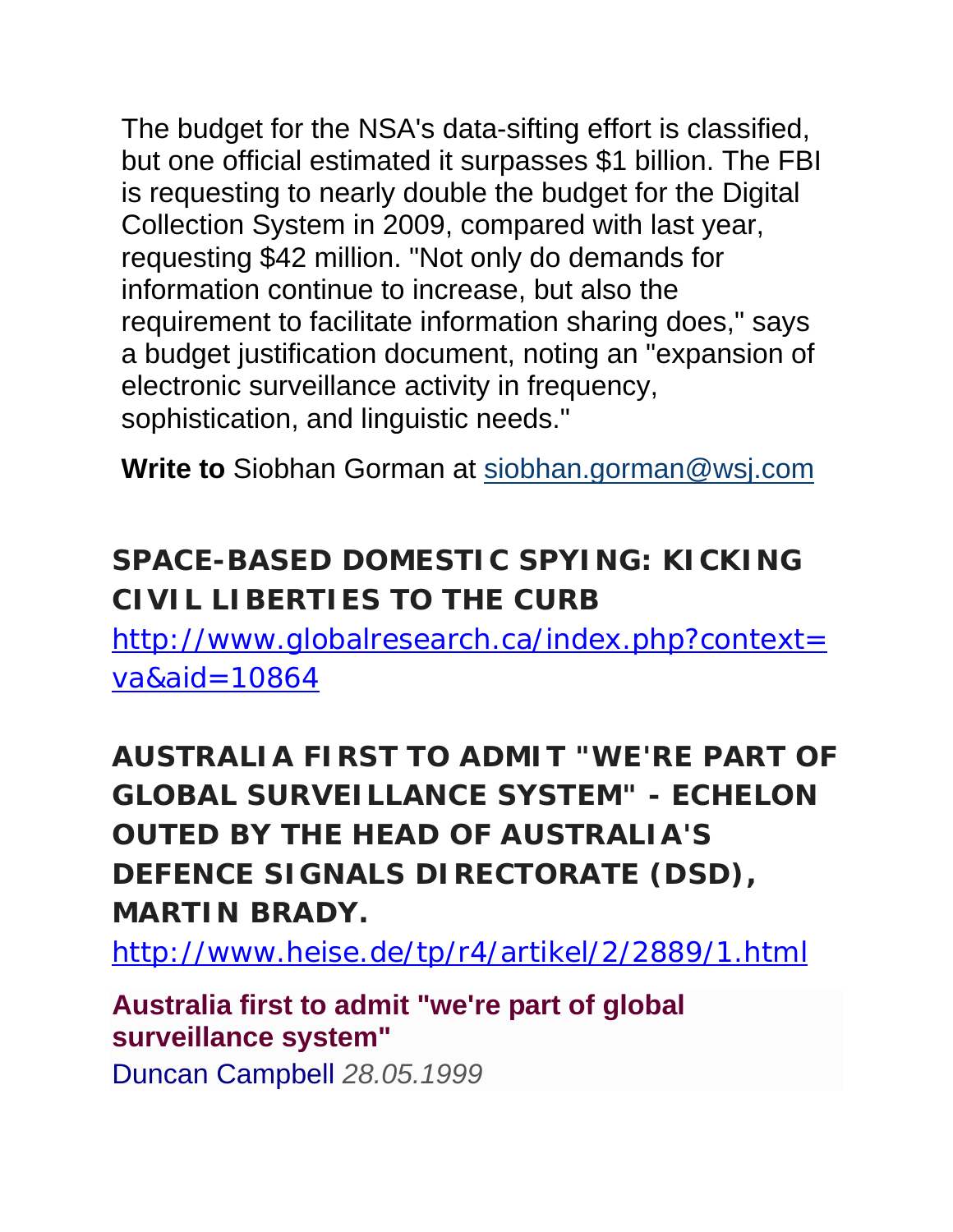Echelon outed by the head of Australia's Defence Signals Directorate (DSD), Martin Brady.

**Australia, one of five countries running the controversial Echelon global surveillance network, has become the first to admit it. The Australian government has confirmed that the system spies on the international communications of it own and other countries' citizens. As part of their disclosures, Australian intelligence officials have also published details of secret government orders which restrict spying on Australian citizens.**

Besides requiring European countries to start dealing seriously with the threat of economic espionage through the Echelon system, the Australian disclosures should force other nations to review whether the protections for their citizens' privacy matches up to the Australian standards - if they exist at all.

In a series of letters to Australia's Channel Nine "Sunday" programme, revealed this week, the head of Australia's Defence Signals Directorate (DSD), Martin Brady, states that DSD "does co-operate with counterpart signals intelligence organisations overseas under the UKUSA relationship". The contents of the letters were disclosed after the Nine Network transmitted a one hour documentary on Echelon, last Sunday.

The UKUSA agreement binds together the giant US National Security Agency with the signals intelligence organisations of Britain, Canada, Australia and New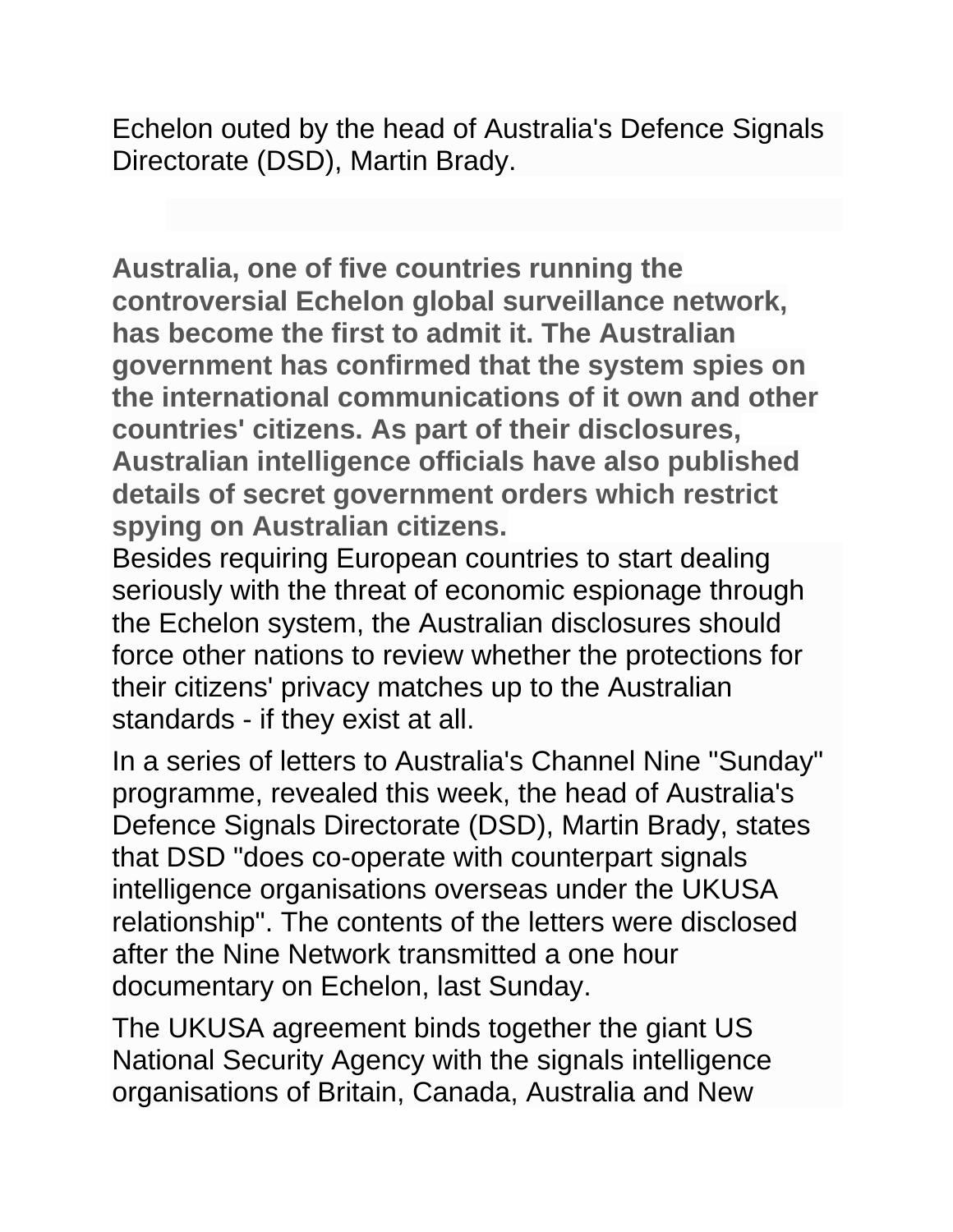Zealand. Although its precise terms have never been revealed, the UKUSA agreement provides for sharing facilities, staff, methods, tasks and product between participating governments.

## **PETITION: UNCOVER THE USA GOVERNMENT'S DAILY WORLDWIDE SECRET UNSUSPECTED SATELLITE MIND CONTROL TECHNOLOGY ATTACK ACTIVITIES, & COHERENCY WITH ITS ECHELON GLOBAL SPY SYSTEM**

http://www.petitiononline.com/AbiJXYcn/petition.h tml

http://www.petitiononline.com/Mandrake/petition. html

### **It's Abuse NOT Science Fiction**

**A book about mindcontrol with Andrzej Suda and other mindcontrol victims**

### **Andrzej Suda -a brave man and TI, targeted individual**

Andrzej Suda was born in Poland 1959. As soon as it was possilbe he immigrated to America to escape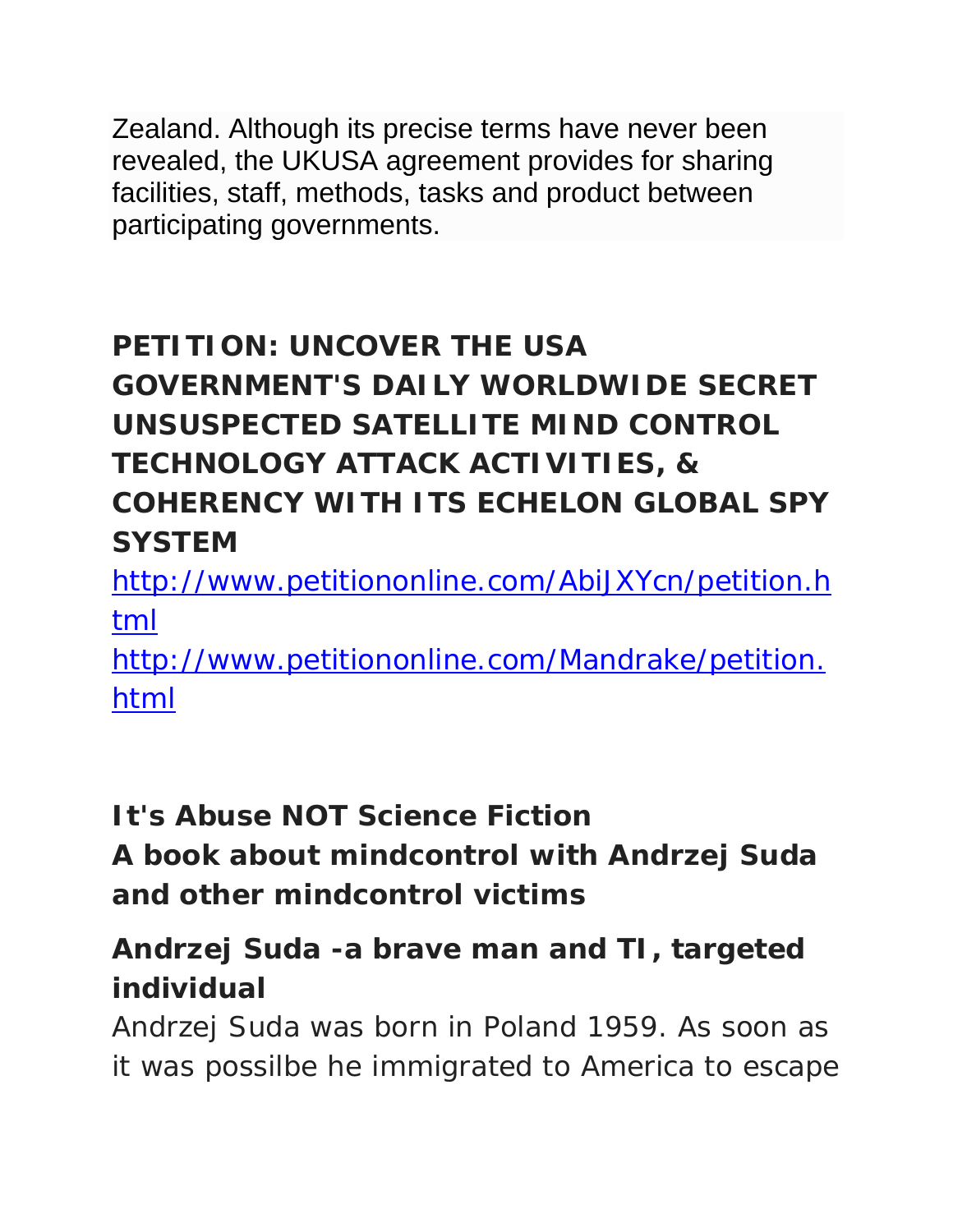communism,

In New York he met a Polish woman who became his girlfriend. He later discovered that she was a spy and he told the U.S. governmental authorities about it. They betrayed him, gave his girlfriend a new green card, they also told the Polish government about him and then they destroyed Andrzej's economy, Andrzej's career and Andrzej's life. They also used mindcontrol techniques on Andrzej, manipulated his dreams at night, made him sleep for several days. They hired people to stalk and harass him. Still he survived and lives now (February 2012) in Europe, Switzerland. I got an email from Andrzej and he wrote that he had tried to call me several times but my telephone was blocked. Then I called him. http://andrzejsuda.blogspot.com http://oldeuropeaninteriors.com http://www.aisjca-mft.org/libro.htm http://www.aisjca-mft.org/case-suda.htm http://www.scribd.com/doc/15236748/Andrzej-Suda-Escaped -Alive-From-the-United-States http://www.aisjca-mft.org/Suda.pdf